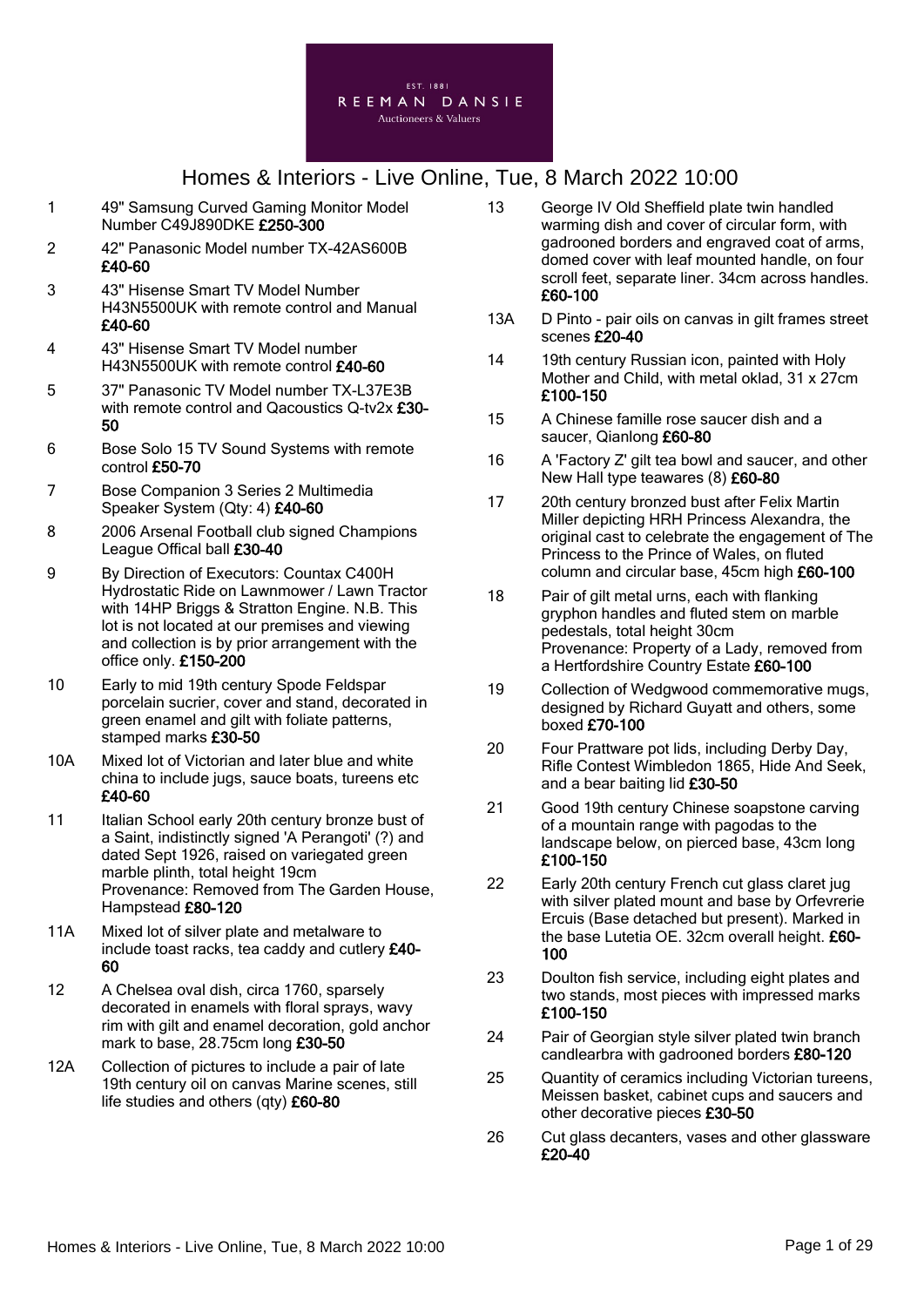

- 27 Pair of vintage cow horns mounted on a shield £20-30
- 28 Good quality Victorian black and rouge marble clock garniture with enamelled chapter ring, with pendulum £80-120
- 29 Good quality Asprey blue leather travelling backgammon set £50-70
- 30 Six graduated Mason's ironstone jugs, three similar plates and a bowl and four other matching dishes £60-100
- 31 Paragon Coniston pattern teaset, 22 pieces £20- 30
- 32 Royal Grafton "Majestic" pattern dinner and coffee service, 47 pieces £30-50
- 33 Adams calyx ware 'Blue Parrot' pattern lidded soup tureen on stand with ladle and six matching soup bowls £20-40
- 34 Group of Royal Worcester gold lustre tea and coffee ware, Thomas Goode New Chelsea china and other decorative ceramics £20-40
- 35 Pair of large glass vases/storm lanterns, together with another large cylindrical vase (3) £30-50
- 36 Three good quality table lamps and a brass lamp £20-40
- 37 Large decorative glass paper weight/door stop £30-50
- 38 Herend porcelain table lamp with hand painted bird and butterfly decoration, together with another Herend table lamp (a/f) £50-80
- 39 Chinese-style blue and white porcelain stick stand £30-50
- 40 Group of nine portrait silhouettes, softly in gilt metal mounted ebonised frames £50-80
- 41 Group of 19th century and other ceramics including chinese pottery dishes, tiles and other pieces £40-60
- 42 Two rectangular trays, entrée dish, salver and other metalwares. £20-40
- 43 Group of 19th century and later ceramics to include Blanc de Chine figures £30-50
- 44 Victorian English school oil on board portrait of a gentleman, in gilt frame £30-50
- 45 Large Chinese blue and white vase in the Antique style £50-80
- 46 Antique set of wooden bowls in leather case £30 -50
- 47 Pair of good quality table lamps with decorated green ostrich skin-type design, with light green shades £100-150
- 48 Troika pottery cylindrical vase £40-60
- 49 Chinese porcelain ginger jar and cover £80-100
- 50 Decorative processional cross with gilt and painted decoration £40-60
- 51 Group of four Indo-Persian hand painted manuscript leaves, each with figural scene and script panels, various sizes, all presented in conforming glazed gilt splash frames, total size 28 x 34cm £100-150
- 52 Large Chinese celadon glazed model of a cockerel, 19th/20th century, with biscuit glazed face and crest, measuring 38.5cm high £150- 200
- 53 Two Victorian Staffordshire pottery figures £30- 50
- 54 Group of four Minton china and bronze figures £80-120
- 55 Large specimen piece of pink Himalayan salt £30-50
- 56 A pair of Continental porcelain figures, shown standing on floral enrusted bases, crossed swords marks underneath, 24cm and 26cm high £40-60
- 57 18th century Cantonese enamel snuff box of circular form, with cover decorated with landscape and script, 8cm diameter £50-70
- 58 Mid 19th century Derby (King Street Works) cottage shaped pastille burner and cover, enamel painted, inscribed Stevenson & Hancock mark to base, 8.5cm height £20-40
- 59 Small Berlin porcelain campana vase, circa 1880, painted with panels of flowers on a gilt and cobalt blue ground, marks to base, 9.75cm high £30-50
- 60 A Flight and Barr yellow ground sucrier and cover, circa 1795-1800, 15cm high £30-50
- 61 19th century Italian porcelain plaque depicting the Madonna & Child in giltwood frame £40-60
- 62 Three Plichta models of pigs, polychrome decorated with flowers, marks to the bases, the largest measuring 11cm long £30-50
- 63 A Naples style snuff box, of bombe form, with 18th century courtship scene and floral sprays, 6.5cm wide and an enamel snuff box with ormolu figural cover £40-60
- 64 Group of Swarovski animals together with three Royal Doulton Ladies £40-60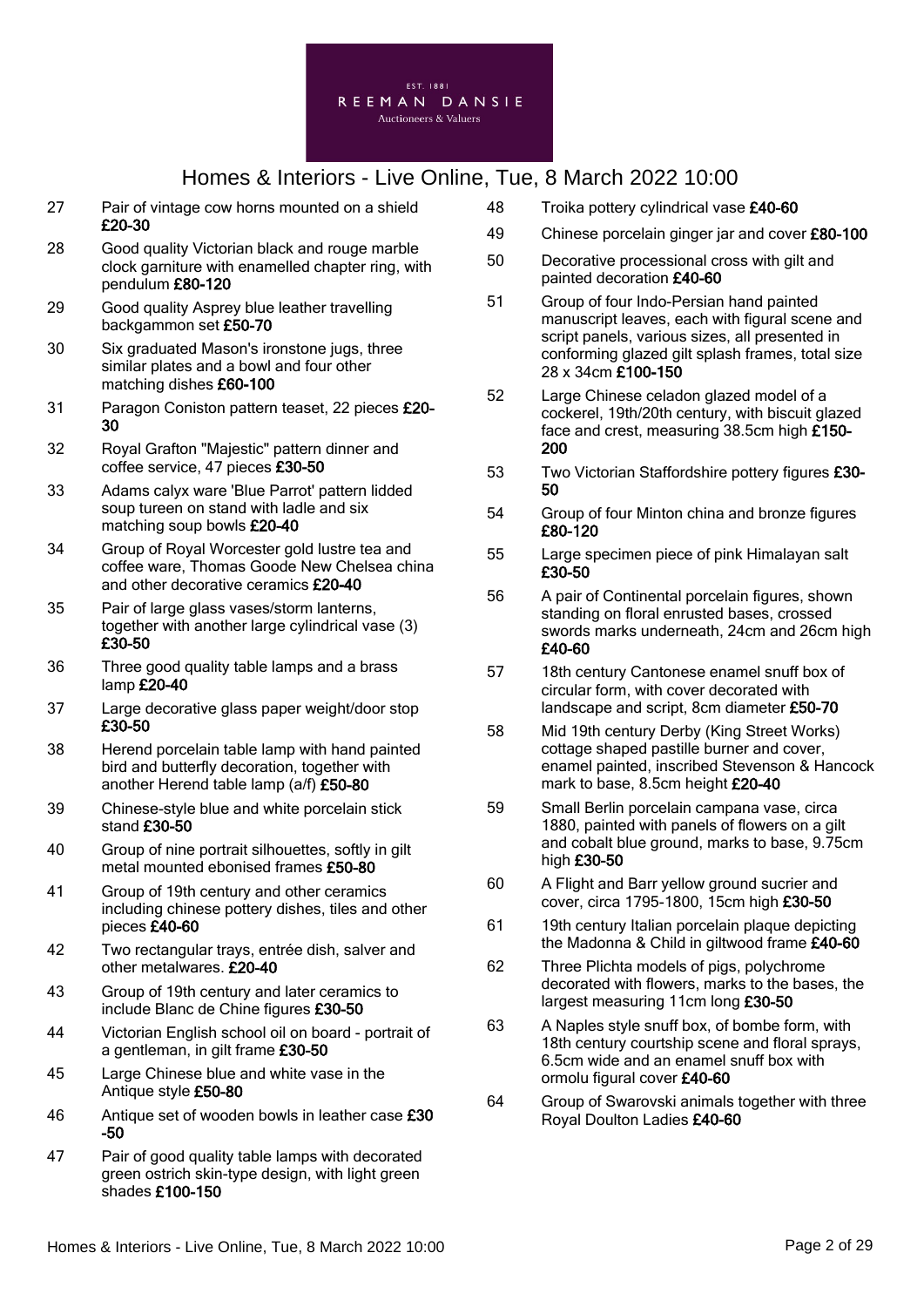

65 Late 18th century Old Sheffield Plate tea caddy of bombe form, with raised scroll, foliate and shell decoration, detachable domed cover, with shell finial, on four scroll feet (Marks to base). 14cm overall height.

Provenance: Removed from The Garden House, Hampstead £60-80

- 66 A Badderley-Littler saucer, circa 1780-85, painted in the Chinese famille rose style with flowers, 12.75cm diameter £50-70
- 67 19th century Anglo Indian sandalwood and horn games box with domed lid, two compartments to interior with pair ivory card game markers and playing cards 18cm wide x 13cm deepx 5.3cm high £50-70
- 68 Victorian mother of pearl card case £30-50
- 69 A Royal Doulton 'Daily Mirror' mug, decorated with a cartoon, 6.75cm high £30-50
- 70 Leather watch / jewellery box by The Casa Guidi Arts & Crafts, oval form with tooled foliate ornament, 11cm wide £30-50
- 71 Two 19th century Naples style snuff boxes, including rectangular cushion form box decorated with an 18th century courtship scene, 8.5cm long, together with another of bombe form with raised classical ornament £50-80
- 72 An unusual Chinese Export tea cup, Qianlong, decorated in famille rose enamels with a tree surmounted by a crown, each bough surmounted by initials, the inside rim with decorative pattern, 8.75cm diameter £60-100
- 73 A Continental porcelain figure of a sportsman, in Derby style, and a figure of a young girl, the larger measuring 22.5cm high £60-100
- 74 George III Old Sheffield Plate wine funnel of conventional form, with side hook and detachable spot (Unmarked). 15cm overall length. Provenance: Removed from The Garden House, Hampstead £40-60
- 75 Unusual antique enamel on copper model of a star fruit, 9cm long £30-50
- 76 George III wine glass with opaque spiral twist stem £50-70
- 77 An unusual Minton botanical inkstand, circa 1810, polychrome decorated, marks and inscribed names of specimens to base, measuring 17.5cm across £30-50
- 78 Chinese Yixing teapot, with applied nut decoration, the handle in the form of a bat, seal mark inside cover, 12.5cm high £70-100
- 79 Pair of Paris porcelain vases, 19th century, decorated with swags of encrusted flowers on a green and gilt ground, 29cm high £30-50
- 80 A stylish pair of purple glass table lamps with shades £30-50
- 81 Old plaster sculpture of Dante, 30cm high x 43cm wide £60-80
- 82 A Miles Mason sucrier and cover, a continental Derby-style figure, and other ceramics and glass £30-50
- 83 A Moser type facetted amethyst tinted glass bowl, and a 19th century amethyst tinted glass bowl £70-100
- 84 Three Vienna saucers and matching bowl, circa 1780, painted in Neoclassical style with portrait busts and Greek Key borders, beehive marks to bases £30-50
- 85 Smith's Dictionary of Greek and Roman Biography and Mythology, four volumes, published 1864 £40-60
- 86 Two volumes, The History and Description of Colchester 1803, half calf leather bound, together with The Story of Colchester, Geoffrey Martin (3) £20-30
- 87 A Lowestoft blue and white sauceboat, circa 1770, with floral decoration and moulding, 17cm long £50-70
- 88 Set of three Crown Staffordshire porcelain hunting decorated plates, 27.5cm diameter £20-40
- 89 Royal Copenhagen porcelain commemorative plaque for Queen Louise of Denmark £40-60
- 90 Middle Eastern copper coffee pot with silvered decoration, raised on a pierced base, 27cm high £30-50
- 91 Chinese carved hardstone group of deity figures and a peach, 10cm wide, raised on wooden stand £70-100
- 92 Onyx dish surmounted by a cold painted otter holding a fish £30-50
- 93 George V silver topped glass box, rectangular form with star cut base, the silver mounted glazed top inset with photographic portrait of Lionel Nathan and Marie-Louise Rothschilds, assayed for Horace Woodward & Co. Ltd, London 1912, 12cm wide £60-100
- 94 Victorian Minton Majolica 'Tower' jug, impressed marks for 1873, 33cm height £50-70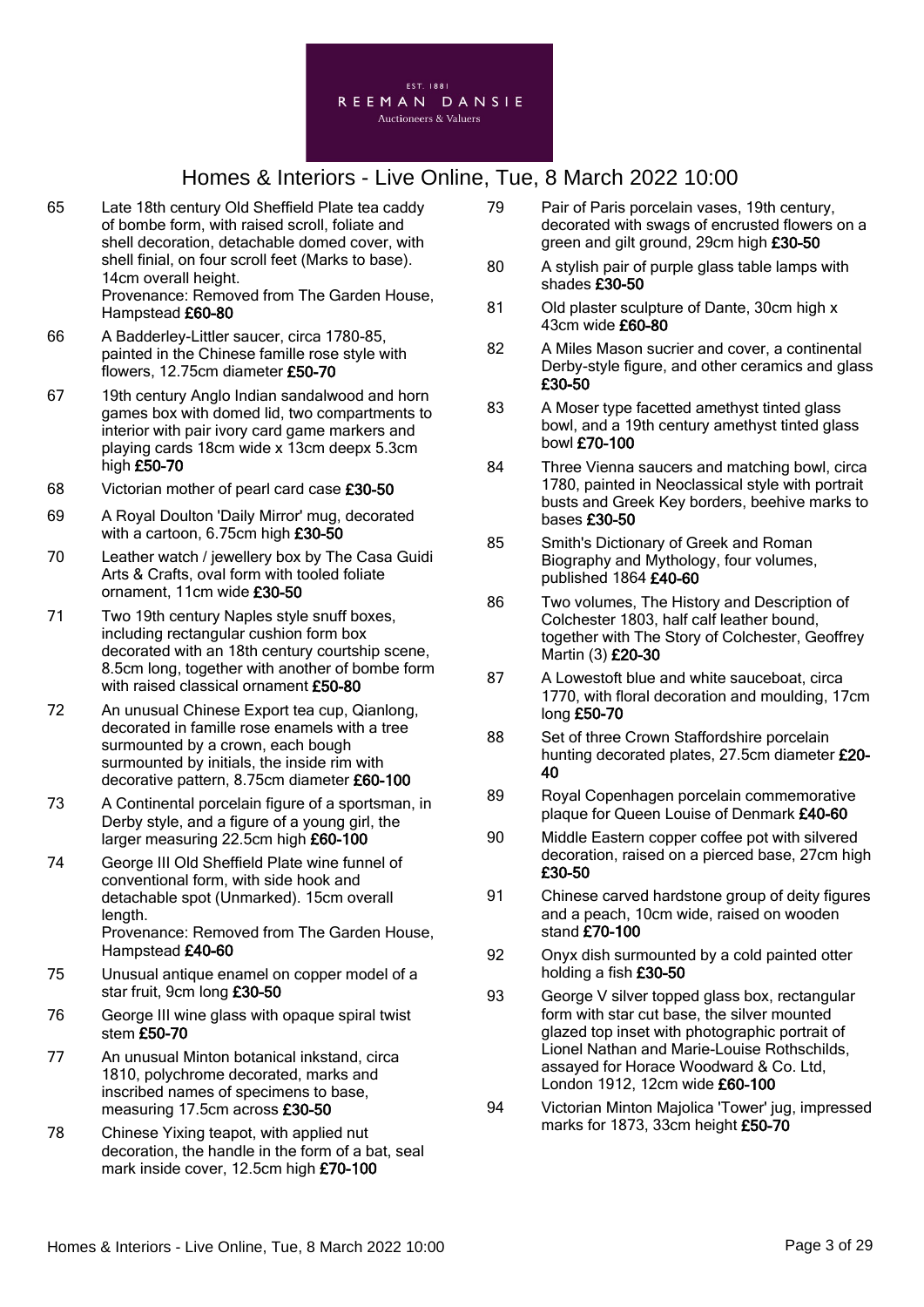

- 95 Pair of good quality Victorian mother of pearl and yellow metal lorgnettes with engraved monogram'CEM' and address '51. Upper Harley St.' £40-60
- 96 19th century ivory sewing accessory in the form of an acorn, other similar pieces two hardstone eggs and other items £20-40
- 97 Group of four Indo-Persian hand painted manuscript leaves, each with figural scene and script panels, various sizes, all presented in conforming glazed gilt splash frames, total size 28 x 34cm £100-150
- 98 Large Chinese cloisonné bowl, decorated with dragons in clouds, four character mark to base, 30cm diameter, together with a similar cylindrical lidded vessel with dragon finial £70- 100
- 99 Baccarat frog paperweight, another Baccarat 1977 paperweight and one other (3) £20-40
- 100 Collection of Tottering Hall placemats, including some boxed £20-40
- 101 Late 19th century Chinese famille rose porcelain bowl, of hexagonal form, decorated with birds, 17cm wide, and six early blue and white Chinese jars (7) £70-100
- 102 Derek Cook, contemporary watercolour of Aldeburgh together with a portrait of Weimeraner, both in glazed frames £20-40
- 103 Georgian pony skin covered travelling trunk, of domed form with surmounting swing handle, the lined interior with original maker's label for - J. Merriman and Sons, 155 Leadenhall Street, London, 50cm wide £70-100
- 104 Interesting collection of antiquities, natural history and curios, including fossilized elephant bone, attached label reading 'From Ghar Dalam Cave, Malta' 30cm long, also other fossils, pottery shards and flints, some annotated, all apparently relating to Malta Provenance: Removed from The Garden House, Hampstead £60-100
- 105 Collection of twelve antique Francis Wheatley Cries of London engravings, in glazed frames £20-40
- 106 Folder of 18th, 19th century and later engravings, prints, vintage photographs and other unframed works £30-50
- 107 Forty bottles of vintage spirits, wines and liquors to include gin, polish vodka, kirsch etc, some bottles empty for display purposes £50-80
- 108 Set of twelve House of Faberge musical eggs £20-40
- 109 Group of Royal Doulton and Coalport ladies, Beswick horse, decorative timepieces and other items £30-50
- 110 Collection of Royal Albert Old Country Roses china and Royal Albert Moss Rose teaware £30- 50
- 111 Set of four Victorian John Leech hand coloured hunting prints, in glazed frames £30-40
- 112 19th century English porcelain tea service on red, blue and gilt ground £80-120
- 113 Royal Worcester Vitreous part dinner service decorated with floral gilt borders - comprising eight dinner plates, eight dessert plates, pair of lidded tureens with elephant head-formed handles and a matching sauce tureen on stand £70-100
- 114 Three boxes of 19th century and later books to include Folio Society £40-60
- 115 Fourteen early 19th century leather bound volumes, The Play of William Shakespeare, 1806 £50-70
- 116 Chinese-style porcelain table lamp with shade and another blue and white pottery table lamp £30-50
- 117 Extensive collection of Royal Worcester Evesham pattern china, including dinner and tea wares, approximately 200 pieces £100-200
- 118 Quantity of metalwares, including silver plate, copper kettle, candlesticks and other pieces £30 -50
- 119 Antique specimen wood inlaid box, five pairs of binoculars, copper warming pan and sundry items £30-50
- 120 Silver plated oval gallery tray with gadrooned border, and a set of kitchen scales with weights £30-50
- 121 Mixed lot of prints and engravings to include antique engravings of Essex country house and views £30-50
- 122 Two boxes of sporting books to include Mackenzie, Selby & Harris books, racing, fishing etc £15-25
- 123 Group of brass and other picture lights, picture hanging equipment, folio folders and similar items £20-40
- 124 Group of books to include The Egyptian History Treating of the Pyramids £80-120
- 125 Quantity of pictures to include Russell Flint prints, late 19th century Continental oil and others £30-50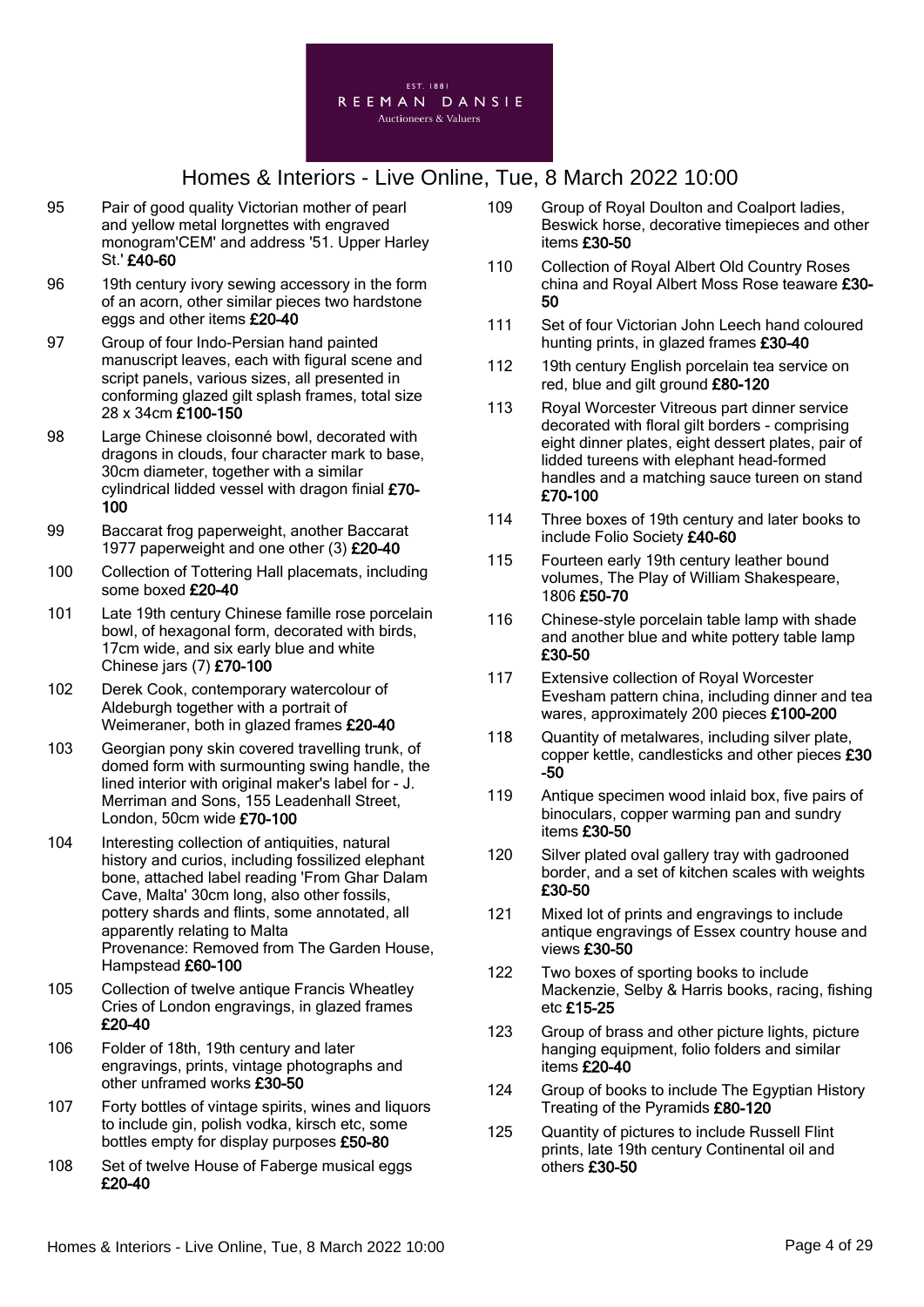

- 126 John Speede hand coloured engraved map of Leicestershire, early 17th century, 38 x 51cm, together with a small 18th century map by Robert Morden - The smaller Islamds of the British Ocean, both in glazed frames. (2) £60- 100
- 127 John Speede Northumberland, hand coloured engraved map, 1662 reissue, 38 x 51cm, glazed frame £100-150
- 128 John George Matheison (act. 1918-1940) signed etching - Loch Ard, 9cm x 24cm, in glazed frame £20-30
- 129 Pair of large late Victorian colour prints on original glazed gilt frames 'Durham Cathedral' £20-30
- 130 Antique silver putti seal, 8cm tall £50-80
- 131 19th century needlework sampler, by Hannah Green aged 8 years 1839, in glazed walnut frame, total size 49 x 42cm £40-60
- 132 Series of three mixed media paintings R J Clement, designs for banners for Murder in the Cathedral by T S Eliot, each 46 x 22cm in glazed frame, together with various other pictures £50-100
- 133 Collection of Wedgwood creamware tablewares £30-50
- 134 African antique Dogan carved grain store door, with figural and animal relief motifs, 127 x 58cm £100-150
- 135 Collection of 19th century Masons ironstone, Hydra jugs, dishes, lidded tureen and plates and similar wares £50-100
- 136 Collection of predominantly 19th century tablewares £40-60
- 137 Collection of cut glass decanters, salts, glasses and similar, 19th century and later £40-60
- 138 Collection of Wedgwood jasparware and black basalt teaset £40-60
- 139 Continental porcelain including four Lladro figures, together with a decorative vase, Coalport figurine and Staffordshire figure £40-60
- 140 19th century KPM Berlin figure of Venus £40-60
- 141 18th / 19th century porcelain tea bowls and other table wares, Sunderland lustre jug and similar items £50-100
- 142 Japanese cloisonne squat vase together with an alabaster seal £40-60
- 143 19th century mahogany writing slope £30-50
- 144 Victorian mahogany stereoscopic viewer, together with collection of vintage comics - TV21 and Valiant 1960s/70s, various brass and sundries £50-70
- 145 Collection of decorative 19th / 20th century china £30-50
- 146 Collection of teacups and saucers £30-50
- 147 Cut glass and other glassware, including boxed Waterford Crystal rose bowl, sundries £30-50
- 148 Decorative ceramics, including part table service, Noritake candlesticks other items £30-50
- 149 Brass oil lamp with glass shade, together with a Queen Anne style candelabra, iron kettle and a large cut glass vase £70-100
- 150 Vintage railway lamp, plated cutlery and sundries (1 box) £20-30
- 151 Quantity of silver plate, including a four piece tea and coffee service, cutlery, wine cooler, three candelabra, etc £60-100
- 152 Four mirrored balls, approximately 18cm diameter, including three with stands £60-90
- 153 Pair of Georgian style plated candlesticks £40-60
- 154 Service of Regency porcelain tea wares £40-60
- 155 Small group of ceramics including Royal Worcester blush ivory vase, pair of Meissen salts, Meissen dish, other items £40-60
- 156 Carriage clock and car clock £40-60
- 157 Aneroid oak cased barometer £40-60
- 158 Goliath pocket watch, with 3.5 in enamel dial £80 -120
- 159 19th century transfer printed cow creamer £50-70
- 160 Black Forest carved bear, 13cm high £40-60
- 161 Early 20th century portrait miniature on ivory of a young girl in Art Nouveau cabouchon set frame, together with an ambrotype photograph £50-70
- 162 17th century Chinese imari porcelain dish (staple repair), 25cm diameter £40-60
- 163 African carved figure of a rhino, 33cm long £40- 60
- 164 19th century majolica hen form egg basket, two others, the largest 33cm long £100-150
- 165 Penny Berry Paterson (1941-2021) colour linocut, Roman Pots, Chelmsford Museum, signed, inscribed and numbered 4/30 image 33 x 27cm, together with another two prints by the same hand £20-40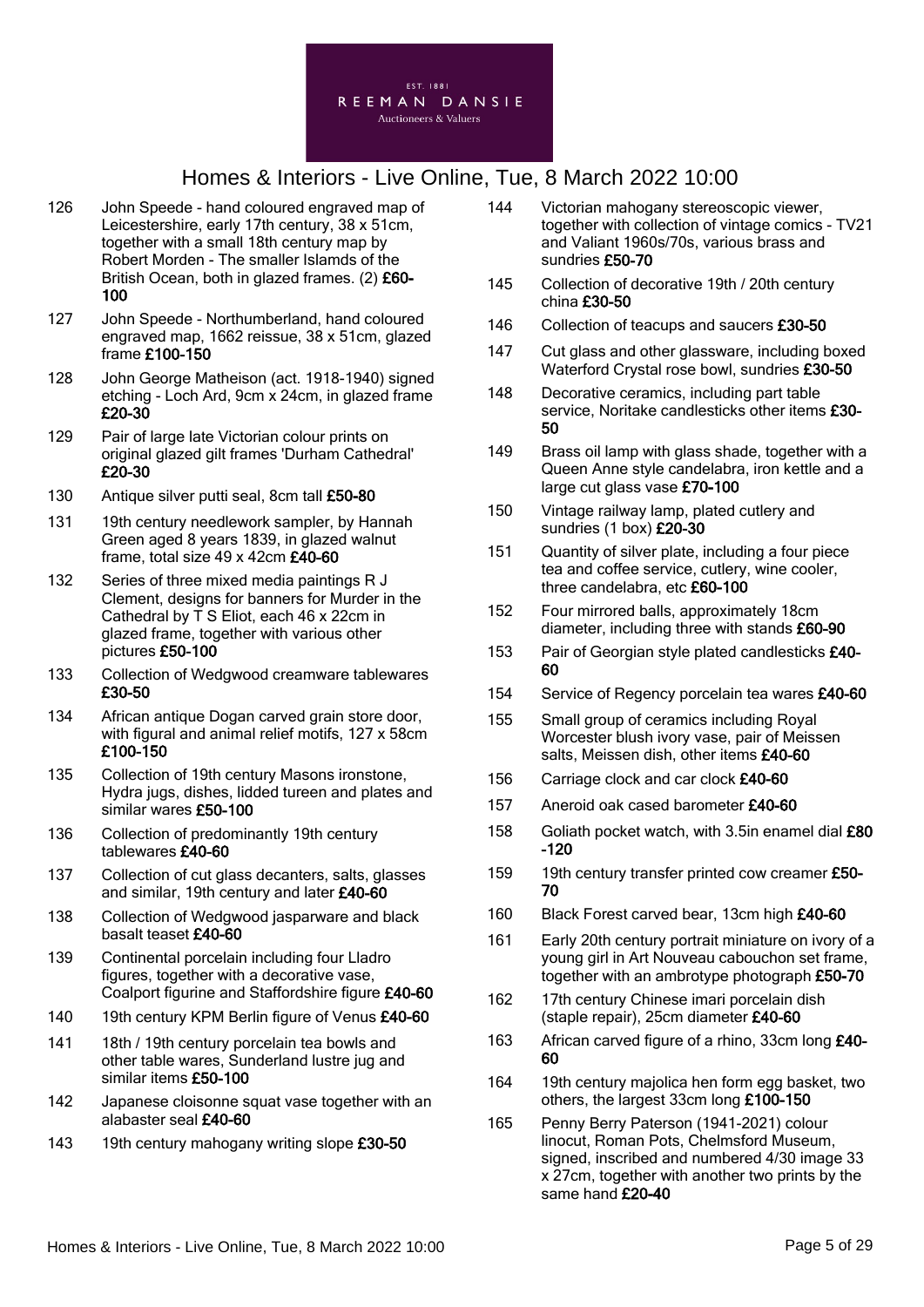

- 166 Penny Berry Paterson (1941-2021) colour etching, Red Lion Prospect, signed, inscribed and numbered 8/10, image 26 x 35cm, together with another four further prints by the same hand £30-50
- 167 Penny Berry Paterson (1941-2021) colour etching, Souvenir de Paris, signed, inscribed and numbered 8/50, image 22 x 33cm, together with another three further prints by the same hand £30-50
- 168 Penny Berry Paterson (1941-2021) colour linocut, Parenti, signed, inscribed and numbered 9/20, image 15 x 33cm, together with another four further prints by the same hand £30-50
- 169 Penny Berry Paterson (1941-2021) colour linocut, Coliers Yard, signed, inscribed and numbered 11/24, image 28 x 22cm, together with another five further works by the same hand £30-50
- 170 Penny Berry Paterson (1941-2021) colour linocut, Sky Dance. signed, inscribed and numbered 18 x 24 image 18 x 26cm, together with three further prints by the same hand £30-50
- 171 Penny Berry Paterson (1941-2021) colour linocut, St Marys Long Melford, signed, inscribed and numbered A/P, image 33 x 43cm, together with four further prints by the same hand. (5) £30-50
- 172 Penny Berry Paterson (1941-2021) colour linocut, Gable ends, signed, inscribed and numbered 14/16, image 29 x 37cm, together with another by the same hand £20-40
- 173 Penny Berry Paterson (1941-2021) colour linocut, The Custom House, Peterborough signed inscribed and numbered 12/22, image 46 x 76cm £15-20
- 174 Penny Berry Paterson (1941-2021) colour linocut, Eiders off Coquet Island,signed, inscribed and numbered 12/20, image 33 x 40cm, together with another by the same hand £20-40
- 175 Penny Berry Paterson (1941-2021) colour linocut, Eiders off Coquet Island,signed, inscribed and numbered 11/20, image 33 x 40cm £15-20
- 176 Penny Berry Paterson (1941-2021) colour linocut, Road to Romergy, signed, inscribed and numbered 3/10, image 20 x 46cm, together with another two works by the same hand £30-50
- 177 Penny Berry Paterson (1941-2021) colour linocut, Corfu Cooler, signed, inscribed and numbered 19/20, image 38 x 45cm £20-40
- 178 Penny Berry Paterson (1941-2021) colour linocut, Eiders off Coquet Island,signed, inscribed and numbered 13/20, image 33 x 40cm, together with two others £30-50
- 179 Penny Berry Paterson (1941-2021) colour linocut, Springfield Mill, Chelmsford, signed, inscribed and numbered 6/30 image 29 x 41cm, together with two others £30-50
- 180 Penny Berry Paterson (1941-2021) colour print, Under the Olives, signed, inscribed and numbered 8/15, image 6 x 8cm, together with another four prints by the same hand £30-50
- 181 Penny Berry Paterson (1941-2021) colour linocut, Corfu Cooler, signed, inscribed and numbered 11/20, image 37 x 45cm, together with two others by the same hand £30-50
- 182 Set of four hand tinted 19th century engravings after George Morland - The Elopement £30-50
- 183 Michael Norman watercolour The Queens Head, Edwarton £20-40
- 184 Large collection of assorted pictures and prints £40-60
- 185 One box of CD's and DVD's £20-40
- 186 Large collection of tools, power and hand tools, clamps etc £40-60
- 187 19th century engraving depicting the young Queen Victoria, in figured walnut glazed frame, and other prints, £20-30
- 188 Seven boxes of mixed books £20-40
- 189 19th century silver plated oval tray, 61cm 41cm £20-40
- 190 Assorted treen, ebony elephants, carved Islamic stands, hardstone animals, etc £30-50
- 191 Good collection of mostly 19th century prints, including Riepenhasen engravings after Hogarth, engravings for Ashburton's Hisotry of England, engravings by Grainger for the Royal Encyclopaedia, John Ogilby maps, three volumes of Racinet's Le Costume Historique, Flaxman's Compositions of the Odyssey of Homer, etc £100-200
- 192 Two boxes of mixed books, including two leather-bound volumes of Faiths of the World by Gardner, a book of Rex Whistler drawings, the works of Jane Austen published by the Folio Society, and a Chinese scroll £40-60
- 193 One box of books, including 1895 volumes of Samuel Pepys' diary, other 19th century books, etc £30-50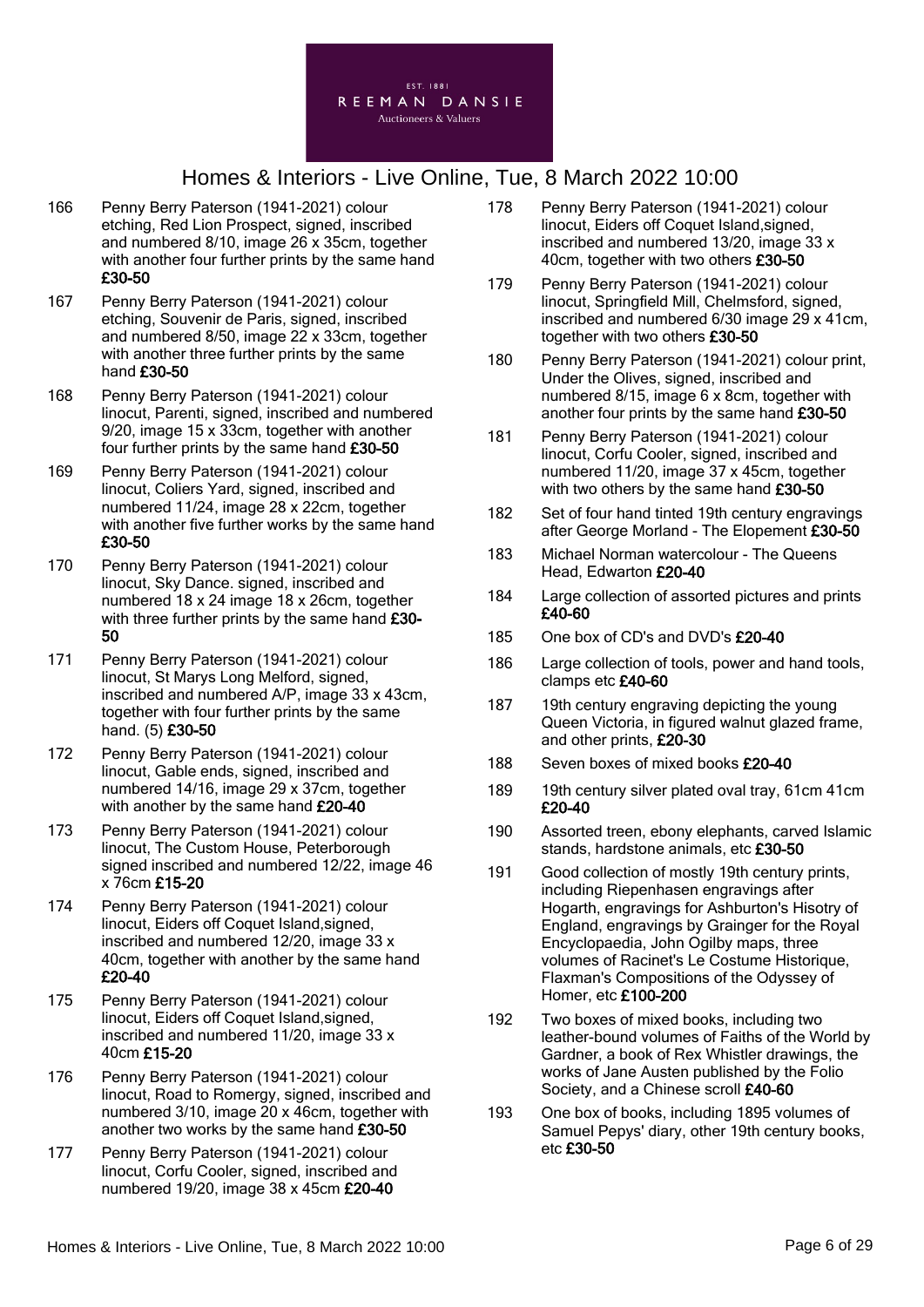

- 194 Sundry ceramics, including a 19th century Chinese blue and white prunus vase, Beswick birds, Royal Doulton, Hammersley etc (2 boxes) £40-60
- 195 Brass Jardinere on paw feet with lion mask handles, 43cm across £30-50
- 196 Silver plated teapot, barometer, camera, cutlery, records and sundries (2 boxes) £30-40
- 197 China and glass, including tea wares, drinking glasses etc (5 boxes) £20-40
- 198 Box of plated cutlery £20-30
- 199 Cased cutlery and silver plate, and a small quantity of silver (part lot in cabinet) £50-70
- 200 Three boxes of textiles, including linen, lace, pair of L.K. Bennett shoes etc £30-50
- 201 Two boxes of fashion and design books and magazines £30-50
- 202 Three boxes of books and magazines relating to Royalty £20-40
- 203 Thomas Ivester Lloyd set of four limited edition beagling prints, set of six prints in the manner of Rowlandson, 19th century prints and others and a mahogany framed wall mirror £20-40
- 204 Two boxes of LP records (approximately 100) including Beatles, Pink Floyd, Free, Jethro Tull, Kate Bush, Muddy Waters, Wishbone Ash, Cat Stevens, Buddy Holly, Robin Trowel, conditions vary, together with some books and magazines including Beatles and John Lennon £60-80
- 205 Collection of Marvel comics £20-40
- 206 Large collection of pictures and prints £20-40
- 207 Metalwares and lanterns and vintage tools £40-60
- 208 Two antique planes £40-60
- 209 Bernard Rooke pottery table lamp £40-60
- 210 Collection of LP records and singles including Queen, Supertramp, 10cc, Electric Light Orchestra, ABC and The Eagles, approximately 50 LPs and 50 singles £40-60
- 211 Collection of various collectible ceramics, including Lilliput lane, Noritake etc £40-60
- 212 Taxidermy squirrel group £20-40
- 213 Pictures and prints including two carriage prints and others £30-50
- 214 Two folders of stamps, framed cigarette cards and a tin of tea cards £20-30
- 215 Collection of spirit miniatures, two boxes £30-50
- 216 Group of 19th century ceramics to include Derby tea bowl and saucer, pink lustre, regency teaware and other similar pieces £60-100
- 217 Assorted 19th century and later blue and white to include Spode Italian pattern £20-30
- 218 19th century English teaware and other decorative china £20-40
- 219 Quantity of pictures and prints £30-50
- 220 Cast iron Victorian safe with one key £80-120
- 221 Two oriental ivory card cases £30-50
- 222 Reproduction 18th century style mirror, 80 x 40cm and a watercolour by Jenny Fryatt £30-50
- 223 Royal Doulton Duke of York pattern dinner service, approximately 35 pieces £40-60
- 224 Large collection of various hand tools to include hammers, spanners, sockets, drills etc. £20-40
- 225 Tuscan China tea set, approximately 45 pieces £30-50
- 226 McCulloch Petrol hedge cutter £15-20
- 227 Collection of brass and metal wares, including large Victorian plated meat dome, candlesticks, door handles and sundries £30-50
- 228 Collection of scientific instruments including camera equipment, telescopes, microscopes, wtach making and other items £50-100
- 229 Four boxes of tools, including wood planes, etc £30-40
- 230 Hobbytech 40 kiln, model LT-3, on castors, 54cm high £20-40
- 231 Scalextric Rallye Sprint boxed set, Lego, Betta Bilda Airfix set and other toys £30-50
- 232 Large group of collectors plates to include Hornsea £30-50
- 233 Large collection of David Winter cottages, approximately 50, including many boxed £60- 100
- 234 Group of Wedgwood style cabbage leaf plates (16) and two Victorian glass dumps £50-70
- 235 Japanese porcelain minature garden figures £20 -40
- 236 Burr wood humidor housing a collection of sundry badges £20-30
- 237 18th century Chinese porcelain dish, another, a Japanese dish, Royal Copenhagen figure, Nao figure, various other items £40-60
- 238 Group of singles, approximately 100 +, 1960s/70s £20-40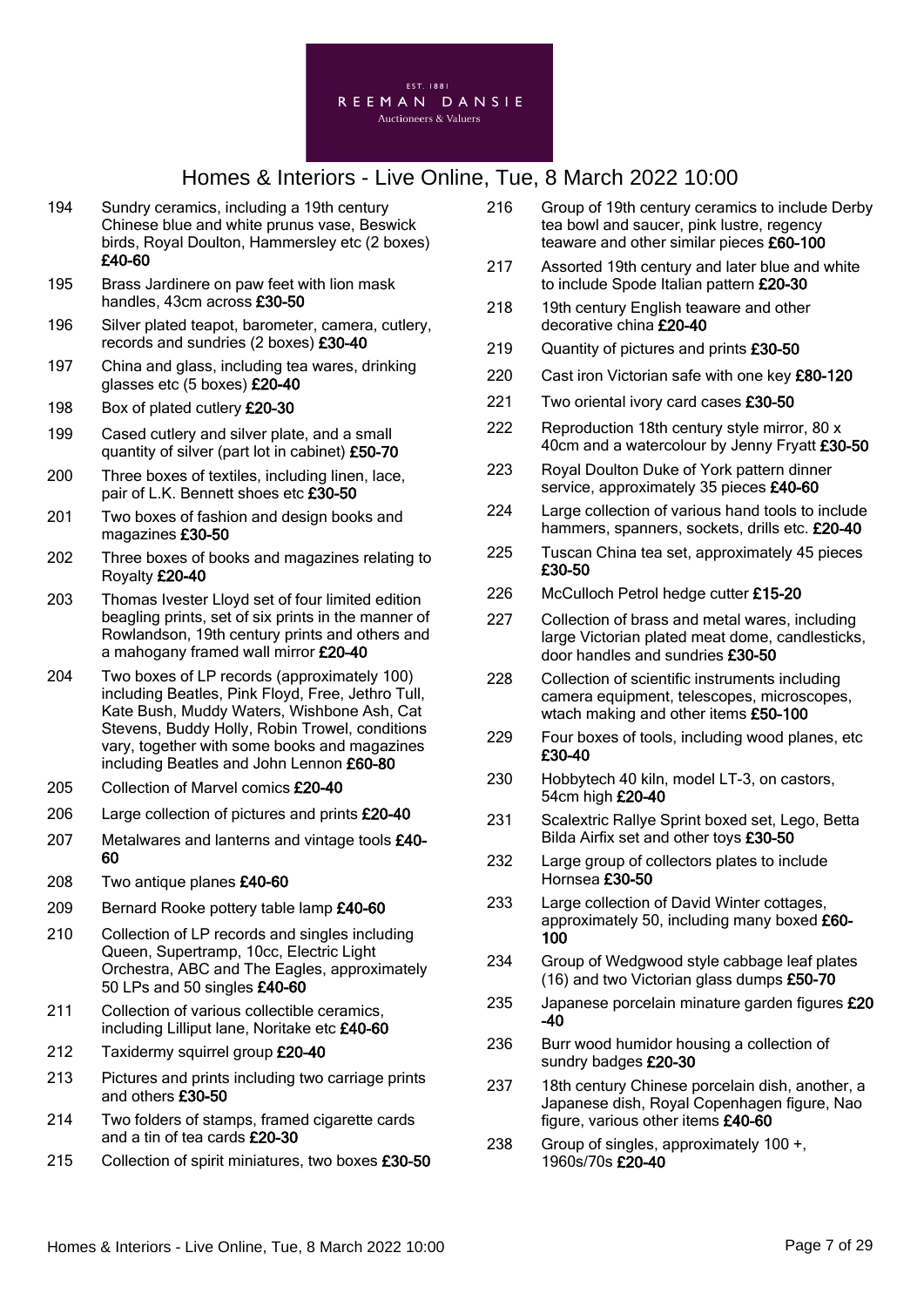

- 239 Collection of ceramics and glass, silver plate and treen £50-100
- 240 Early 20th century Continental clock / lamp, with gilt figural surmount titled Primas, the marble base centred by circular enamel dial indistinctly signed, on bracket feet, total height including shade 108cm £150-200
- 241 Silver plate including a kettle on stand, epergne, desk stand, tray, ladle and cased fish servers £50-100
- 242 Victorian glass epergne, 53cm high £60-100
- 243 Two pairs of Victorian glass lustres, the largest pair 26cm high £80-120
- 244 Vintage games including Tritactics, and Aviation, cased cutlery set, other items £30-50
- 245 Collection of cameras plus 1 box of vintage photographs. £30-50
- 246 Royal Albert six piece tea set £50-70
- 247 Group of silver plated and other cutlery £10-20
- 248 Silver dressing table set and various plate and other items £50-100
- 249 Quantity of wine and spirits £20-30
- 250 Collection of Athletics Association medals, trophy and sundries, £20-40
- 251 Box of sundry ceramics, glass and other items £10-20
- 252 Late Victorian brass inlaid mahogany mantel clock with gilded dial, together with another Edwardian inlaid mahogany mantel clock (2) £70-100
- 253 Victorian slip ware baking dish with a Victorian relief moulded jug £20-40
- 254 Large Eastern mother of pearl inlaid dish decorated with warriors, with character marks around the edge, together with a similar box, possibly Chinese £50-70
- 255 18th century English blue and white porcelain bowl, a miniature cream ware teapot, and other 18th and 19th century English ceramics £30-40
- 256 Collection of mixed loose stamps £10-20
- 257 Leeward brass dining room sign £60-100
- 258 19th century Japanese dish and a Poole pottery charger £40-60
- 259 Collection of various children's annuals and books to include Tiger and Noddy £15-20
- 260 Miniature chest of drawers, together with brass studded box and another box (3) £30-50
- 261 Two Crown Derby fox paper weights , Bunnykins and other decorative china, glassware and sundries £50-70
- 262 Basil Brush glove puppet, 1976 annual and other fox toys £20-30
- 263 Late 19 th century French Limoges dessert service with painted floral decoration -18 pieces and Royal Doulton teaware £50-70
- 264 Victorian cut glass decanter and others, blue glassware and sundry glassware £30-50
- 265 Victorian More blue and white warming plate and lot decorated china £30-40
- 266 Pair Victorian plated candlesticks, entree dishes, plated four piece tea set , claret jug and sundry plate £100-150
- 267 Lot brass door furniture and fittings £30-40
- 268 Set of brass balance scales on wooden base £20-40
- 269 Sundry items, including a 19th century spinning wheel (a/f), inlaid slate clock, large toleware tray, mahogany box, etc £50-80
- 270 Two folders of 19th century and later prints, including portraits, genre scenes, etc £40-60
- 271 A quantity of 19th century mounted prints, including two large engravings after Raphael Mengs £50-70
- 272 A quantity of 19th century and later prints, including religious scenes, portraits, etc £50-70
- 273 A quantity of 19th century mounted portrait prints, including Helena Forman after Rubens £50-70
- 274 Victorian cast iron figure of a boy holding a snake, with remains of white paint, 84cm high £50-100
- 275 Victorian brass lamp with three putti dressed as Roman centurions, on painted wooden base £40 -60
- 276 Pair of Victorian Gothic style brass wall light sconces £40-60
- 277 Victorian double portrait dageurreotype in gilt frames with leather case, together with two similar daquerreotypes (4) £30-50
- 278 An extensive collection of books mostly on Elizabethan and Parliamentary history, including pamphlets and theses (11 boxes) Provenance: ex libris J.E. Neale, Elizabethan and Parliamentary historian £40-60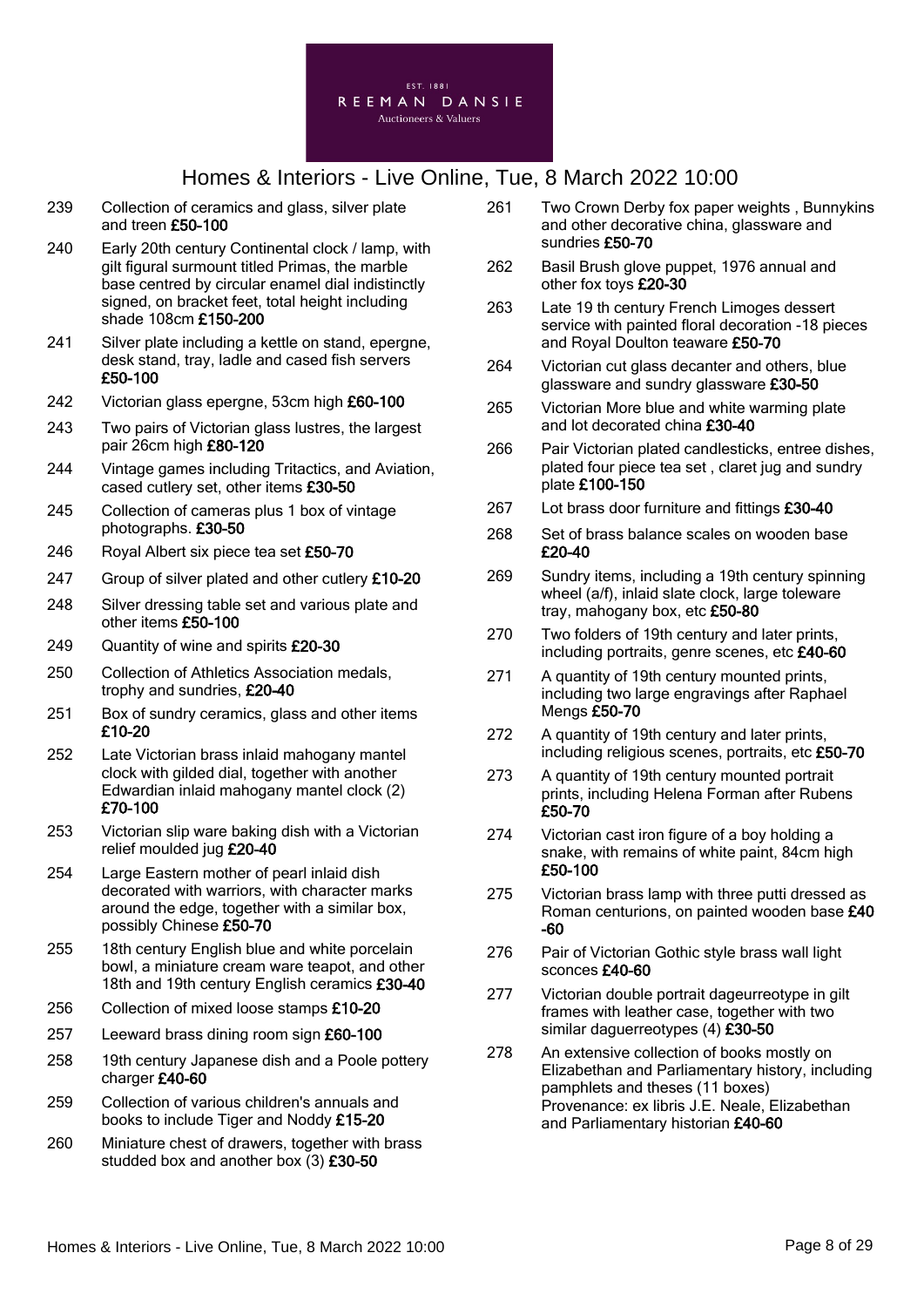

279 Quantity of books, including decorative bindings, the works of Samuel Johnson (1796), the works of Thackeray, other antiquarian and later books ( 15 boxes) Provenance: ex libris J.E. Neale, Elizabethan

and Parliamentary historian £40-60

- 280 20th century French brass carriage clock £80-120
- 281 Sundry items, to include a large relief carved panel with farming scenes, three plaster putti, amber cut glass vase and ashtray, large French glass centrepiece, onyx ashtrays, etc £50-100
- 282 A quantity of antique prints, including an Italian print by Fiorillo after Campana, a French print entitled 'Le Maitre de danse', two coloured prints of flowers, and six bird prints by Medland, including two hand-coloured £40-60
- 283 Collection of art glass, including Whitefriars, together with Victorian and later china, and a set of four Chinese relief panels £40-60
- 284 Star Trek cardboard cut out figure, framed poster and two rolled posters £15-25
- 285 1930s leather valise, containing a print of a 13th century miniature and a framed certificate of merit dated 1916 £30-50
- 286 Pair of Bohemian glass candlesticks, with cut and gilt foliate patterns, 24cm high £40-60
- 287 Pair of Victorian silver plated candlesticks, decorated in relief with acanthus leaves, the bases with scalloped rims, 32cm high £40-60
- 288 Six Royal Albert 'Provincial Flowers' cups and saucers, together with one further saucer, and a Border Fine Art sculpture entitled 'An Early Start' £40-60
- 289 Sundry items, including a silver bracelet, Wedgwood Jasper ware vase with silver rim, mother of pearl card case, brooches, etc £30-50
- 290 Group of four 20th century cane paperweights, the largest measuring 8cm diameter £40-60
- 291 Pair of 19th century carved wood winged cherubs, each 24cm across £30-50
- 292 Collection of crystal glass, Royal Brierley and others, including wine glasses, tumblers, etc £40 -60
- 293 Group of mixed 19th century and later ceramics to include a collection of blue and white animals, figures and miniature chinese pottery figures £30-50
- 294 Edwardian silver plated tantalus with two cut glass decanters £20-30
- 295 Collection of Masons green Mandalay pattern ceramics, includkng vases, jars and boxes £50- 70
- 296 Opalescent glass punch bowl, eight cups and smaller bowl, decorated with a grape pattern £20-40
- 297 Collection of 18th and 19th century glassware, including a set of custard cups, enamelled amethyst vase, etc £50-70
- 298 A pair of Victorian etched green wine glasses and a Victorian decanter £20-30
- 299 Collection of souvenir spoons, including silver, together with pin badges and horse brasses £15 -25
- 300 18 th century Chinese export blue and white plate decorated with precious objects and 18 th century tin glazed pottery plate (2) £50-70
- 301 Poole breakfast tea set, blue and white ceramics, Art pottery, animal ornaments and set six wine glasses £50-70
- 302 Quantity of cigarette cards, to include footballers, cricketers and movie stars £20-40
- 303 Collection of LP records including the Jam £30- 50
- 304 Quantity silver plated cutlery and flatware £30- 50
- 305 Lot LP and 45 records including Elton John £30- 50
- 306 Colclough tea and dinner ware and Lot decorated china and glassware £30-40
- 307 Silver mounted cut glass liqueur decanter and lot decorative glassware £40-60
- 308 Group of vintage tins, together with 1930's mantel clock, brass bell, Japanese jewellery box, silver plated ware and other items £30-50
- 309 Group of Victorian cranberry glass, together with blue and white ceramics £40-60
- 310 Lot Champagne, spirits, whisky and sundry wines (21) plus alcoholic miniatures £60-100
- 311 Lot plated ware and two silver watch chains £40- 60
- 312 Two anglepoise lamps £30-40
- 313 Large collection of vintage and digital cameras, binoculars and accessories including Yashica FR I, Minolta, pair Carl Zeiss Jena binoculars etc (2 boxes) £40-60
- 314 Group hand tools including saws, planes etc and accessories £40-60
- 315 Group pictures, prints and cardboard mounts £20-30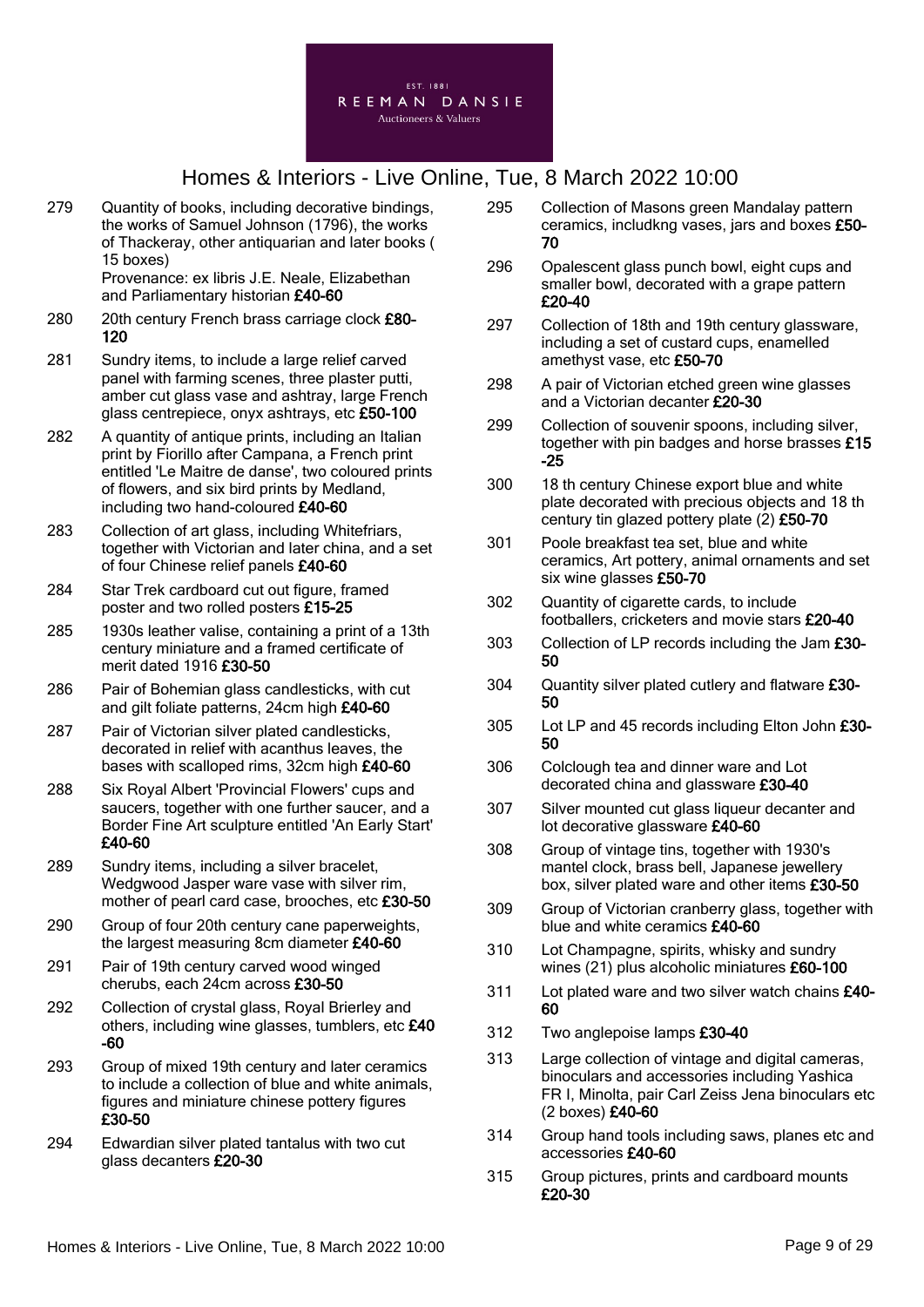

- 316 Quantity of railway including carriages, buildings and tracks, plus box of Airfix tanks etc £30-50
- 317 Royal Albert Old Country Roses breakfast ware £30-50
- 318 Group metal and plated ware including cutlery, candlesticks, toast racks, tea ware, old tins, pipes in pipe rack and sundries £60-100
- 319 Antique Japanese doll with plaster head, wooden limbs and embroidered clothing £30-50
- 320 Roman style bronze oil lamp £20-30
- 321 Edwardian truncheon with Royal coat of arms and leather woven cosh £20-40
- 322 Collection of cigarette cards, two stamp albums and a postcard album £30-50
- 323 One box of mixed diecast cars and other toys £30-40
- 324 Group of mixed GB and world coins and banknotes £20-40
- 325 Eastern brass articulated model of a fish, 24.5cm long £30-40
- 326 Royal Copenhagen porcelain figure of a girl stood next to a swan, model number 527, and a small Royal Copenhagen vase (2) £30-50
- 327 Stylish art glass vase, with abstract green and blue wave pattern, 23cm high £30-40
- 328 Eight assorted 20th century glass paperweights £30-50
- 329 Chinese / Japanese pottery sleeve vase, decorated in relief with a dragon chasing a flaming pearl, on a yellow ground, 24cm high, with a wooden stand, together with an 18th century Chinese porcelain tea bowl, a Chinese rice pattern bowl and a Japanese blue and white bowl (4) £50-80
- 330 Phyllis Del Vecchio (20th century), watercolour, signed, Smokey Evening £50-80
- 331 Quantity of pictures and prints, including signed etchings by Primrose Pitman and Joseph Knight, £30-50
- 332 Society of Antiquaries of London, 1746 (pub.) 'The Standard of Weights and Measures in the Exchequer. Anno 12o. Henrici Septimi', broadside on the weights and measures introduced by Henry VII in 1497, copied after an original parchment pasted on an oak table formerly in the Treasury of the Kings Exchequer at Westminster, sheet 76cm x 56cm, together with a similar engraving also by the Society of Antiquaries of London, 1747, 'A View of the Court of Wards and Liveries, with the Officers, Servants and other Persons there assembled', sheet 66cm x 56cm, and three pages from 'A Brief Account of the Court of Wards and Liveries' £60-100
- 333 Quantity of pictures and prints, including 19th century watercolours £30-50
- 334 English School, Edwardian pastel portrait of a seated gentleman in black coat, 59cm x 46cm, in glazed gilt frame £20-30
- 335 An unused vintage Brexton hamper and another Brexton hamper £30-40
- 336 Chinese School, early 20th century, pair of watercolours, depicting harvest scenes, signed, 30 x 22cm, in faux bamboo frames £50-70
- 337 Pair of Victorian gilt gesso oval mirrors, with oval vacant cartouche crests and scroll and foliate decorated aprons £50-100
- 338 Quantity of pictures and prints, including an Ernest St. George etching, map of Essex, etc £40-60
- 339 Jacques Charles Bar seven late 18th century framed French hand-coloured aquatints depicting various members of the clergy, all in glazed frames, 32cm x 22cm £50-100
- 340 B Woodcock, wood engraving, The barn at Stratford St Mary, signed, inscribed and dated '86, numbered 9/30, 12 x 10cm, together with four various pictures including two etchings of a shop front, a Venetian paper cut, etching of York Cathedral by G. C. A. Barker, all framed £40-60
- 341 George Morland, three antique engravings The Farmer's Stable, image 43 x 51cm, together with Evening and The Farm Yard, all in glazed Hogarth frames (3) £30-50
- 342 Charles Leader, 20th century, oil on canvas landscape, in gilt frame, 75cm x 50cm £30-50
- 343 Louis van Staaten, watercolour of Old Hamburgh, framed and glazed, 60 x 40cm £30-50
- 344 Feliks Topolski (1907-1989) signed limited edition lithograph - Lord Hailsham, 101/275, 67cm x 51cm, in glazed frame £30-50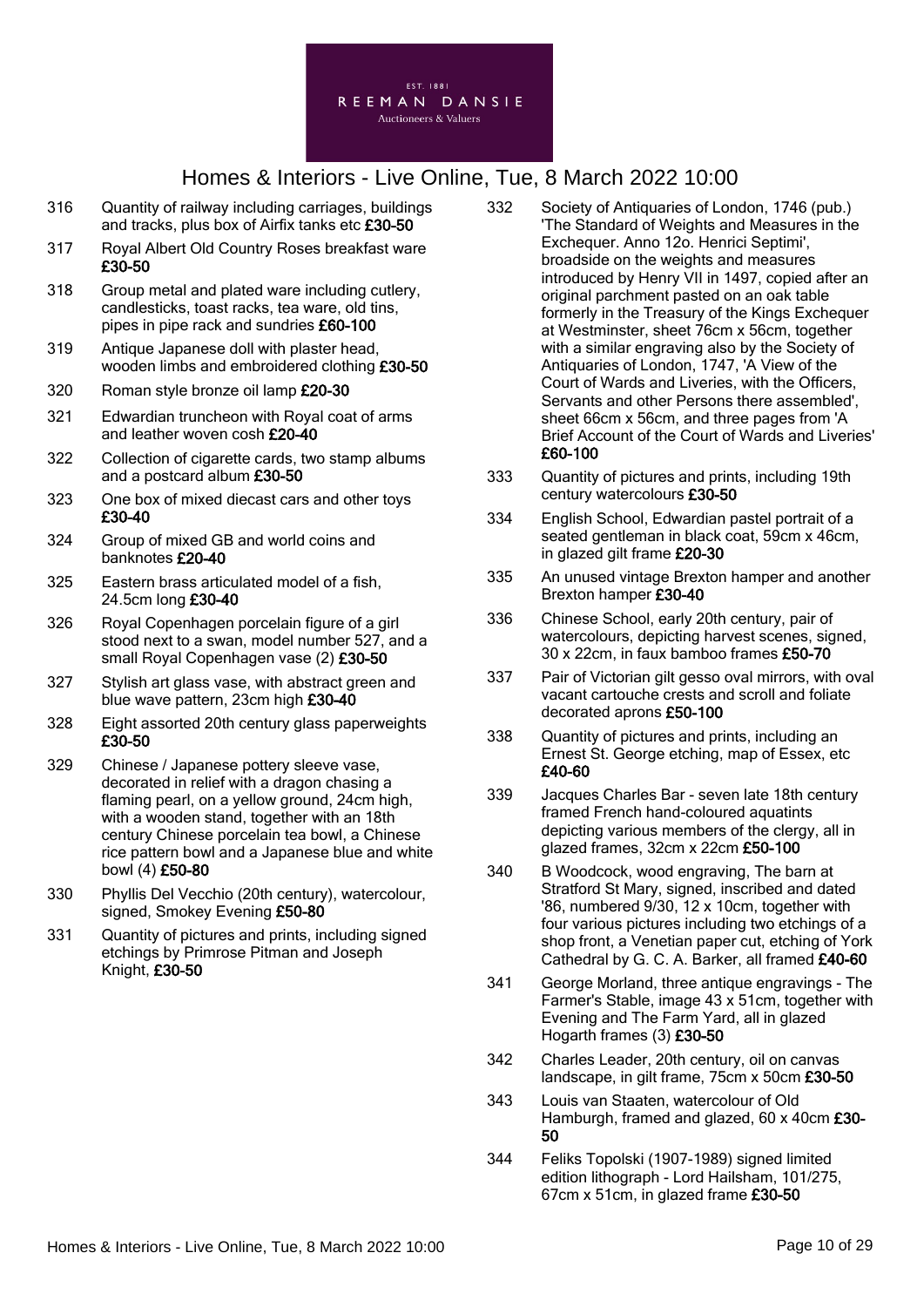

- 345 Philippa Scott, limited edition print Barnacle Geese at Caerlaverock, signed and numbered 268/500, image 39 x 60cm, glazed frame £30-50
- 346 Pair of good quality 19th century hand coloured hunting etchings in the style of Samuel Howitt, both 24 x 34cm, framed and glazed £30-50
- 347 Marcia Blakenham (b. 1946), two signed etchings - figures, one numbered 15/16, three oils by the same hand and one other work £30- 50
- 348 After Joshua Reynolds, 19th century mezzotint by Samuel Cousins, Lady Anne Fitzpatrick, image 45 x 32cm, together with another of a Jewish scene by I B Yentl, both in glazed frames. (2) £30-50
- 349 Quantity of pictures, including 19th century prints, watercolours, etc £40-60
- 350 Set of eight framed prints by Tony Escott £40-60
- 351 Quantity of pictures, including hunting and equestrian prints £30-50
- 352 Quantity of pictures, prints, magazines and newspapers, and a large Fortnum & Mason wicker basket £30-50
- 353 Quantity of framed prints £20-30
- 354 Framed abstract pastel on canvas, 70cm x 49cm £30-50
- 355 William Fielding, 20th century, pencil, pen and sepia ink and wash - A view of Shugborough Hall, signed and dated '76, 30cm x 47cm, in glazed gilt frame. Provenance: The Lady Elizabeth Shakerley Collection. £50-70
- 356 Four old leather suitcases, together with two boxes of lace and linen, and vintage clothing £30-50
- 357 Four good quality bohemian blue glass wines, pair of cut glass decanters, other glass and plated cutlery £30-50
- 358 Small collection of china and glass, 19th century and later £20-40
- 359 H R Sylvester 1890, pair of Victorian landscape watercolours £50-100
- 360 Spode tea ware, other tea and dinner ware, cat ornaments, glass, plated cutlery etc £30-50
- 361 Vintage Collection gramophone and an Imperial typewriter £30-50
- 362 Group of figure and animal ornaments including Lladro, Nao, Goebel seagul etc £40-60
- 363 Pair Doulton Lambeth vases, various glassware, plated tea/coffee set, mantle clock and sundries including pictures £30-40
- 364 Bavarian ceramic dinner service with floral decoration £20-40
- 365 Mappin and Webb chiming bracket clock in mahogany case £100-150
- 366 Victorian Camerer Kuss & Co mantle clock in walnut case £30-40
- 367 Beswick Trout 1032, Crown Devon Widdicombe Fair musical jug, musical Toby jug, enamelled Victorian green glass ewer, three copper lustre jugs and two Goebel pottery birds £40-60
- 368 Wedgwood caneware game pie dish, decorated in relief with age birds hanging from grape vines, the cover with a rabbit-form handle, complete with liner, 27cm across £60-100
- 369 Majolica jardiniere stand, 78cm high £20-40
- 370 Two Victorian mahogany work boxes, round brass tray, banjo barometer, Royal Worcester figure- Grandmother's Dress, Hornsea pottery and other decorative ceramics £30-50
- 371 Large collection of jewellery display stands to include necks, cushions, earring stands etc (1 box) £50-70
- 372 Collection vintage handbags and purses to include two Dofan Paris and red vanity case (1 box) £30-40
- 373 Selection of vintage hats including mink fur, various scarves, gloves etc £30-40
- 374 Silver topped glass sugar caster, bronze fox mask, dog nut cracker and letter opener (4) £40-60
- 375 Group of ceramics and glass including Staffordshire figures and cranberry £60-100
- 376 Works of art and sundries including, oil lamps, guilt wall mirror with sconces, candlesticks and plated warming tray £60-100
- 377 Gramophone £40-60
- 378 Collection Georgian and later glass wines and salt £50-70
- 379 Halcyon Days small enamel carriage clock £40-60
- 380 Set 6 Claire Cliff mugs £40-60
- 381 Four wicker picnic baskets £10-20
- 382 Prinz Optics Equatorial Astronomical Telescope, boxed, various tripods, cameras and accessories £30-50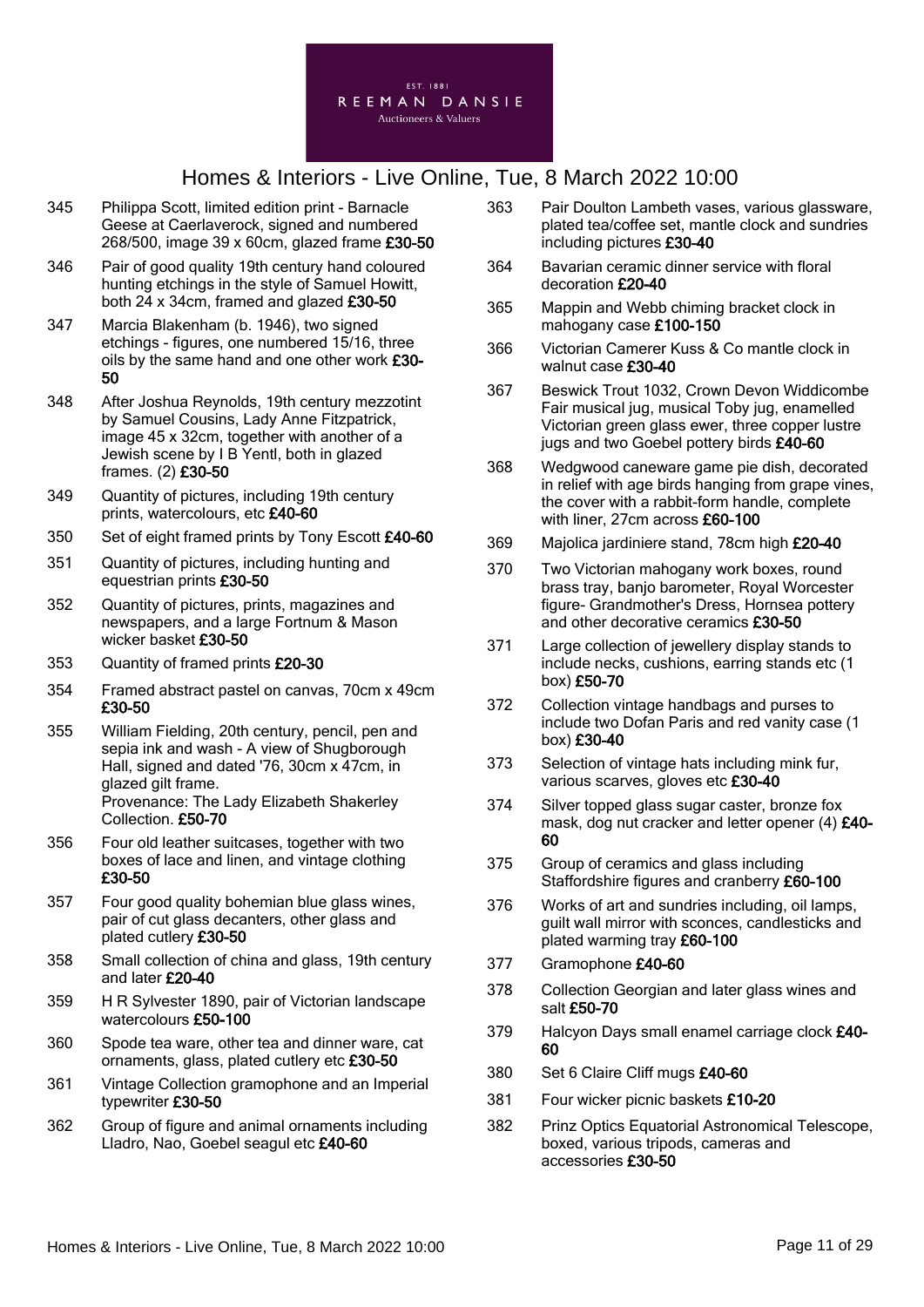

- 383 Lot wade Whimsies and Morrano glass figures £20-30 384 Two 1960s/70s pottery lamps £30-50 385 Six plated coffee bean spoons and lot plated cased flatware £30-40 386 Lot Noritake china tea ware £20-40 387 Sylvac rabbits and other china £40-60 388 Lot Lladro and other porcelain figures particularly clowns (33) £60-90 389 Onyx telephone, Black Velvet coffee set, kitchen storage jars and shakers plus scent spray bottles £30-40 390 Twold typewriters and chandelier £20-25 391 Old Homer Piano accordion and Singer sewing machine £20-30 392 Large quantity ceramics, glassware and sundries £20-40 393 Black Slate mantel clock £20-40 394 Silver napkin ring, tankards, egg cup set and brass £20-30 395 Collection of mixed toys including Action Man and Lego friends £20-30 396 Large quantity of good childrens books £30-50 397 Large quantity of the westpoint Howitzer and other USMA books £20-30 398 Large collection of American Football publications £30-50
	- 399 Selection of Art Glass £20-30
	- 400 Beswick and Royal Doulton ware animals plus other foreign makers £20-30
- 401 Six Susie Cooper coffee cans and saucers, Wedgwood and other china £30-40
- 402 Two boxes of Snoopy memorabilia, Snoopy Grand Prix set and Garfield books £30-40
- 403 Collection of pictures to be sorted £20-25
- 404 Cranberry glassware and other glassware £30-40
- 405 Collection Beswick Beatrix Potter characters and other ornaments £20-30
- 406 Embossed Victorian photograph album, The Illustrated London News plus Christmas table runner £15-20
- 407 Victorian mahogany cased banjo barometer £30 -50
- 408 Large collection of assorted marbles £40-60
- 409 old suitcase filled with mixed ephemera £20-30
- 410 Two boxes of assorted books £30-40
- 411 Quantity of mixed items to include china and photos £20-30
- 412 One box of 19th century transfer printed jars, pot lids and bases £30-50
- 413 Johnson Bros Pareek dinner and tea service plus Copeland Spode dinner ware and other  $\overline{\text{china}}$  £30-40
- 414 Five glass decanters and claret jug £20-25
- 415 Four boxes of mixed china tea pots £20-30
- 416 Chinese porcelain jar and cover with prunus decoration on crushed ice ground £50-70
- 417 Group of Portmeirion Botanic garden plates and bowl £20-30
- 418 Susie Cooper dinner and tea ware £30-40
- 419 Copper Art Nouveau, German jug, pair of vases, claret jug and two pictures
- 420 Collection of Victorian and later work boxes, cigarette boxes and others £60-80
- 421 Four boxes of assorted china and glassware to include Midwinter Homemaker items and other mid century ceramics. £20-40
- 422 Group of assorted conch and other shells £30-50
- 423 Three pairs of silver plated candlesticks £30-50
- 424 Booths Floradora dinner and tea ware and other tea ware £30-40
- 425 Collection of watercolours prints and oils £20-30
- 426 Pair of Art Deco style picture frames, cut throat razors, plated soup ladle, Pontoon set and Kodak Bantan Color's nap camera £20-30
- 427 Victorian watercolour of Ravensworth castle, label verso attributes it to G Liddell, 25 x 33cm, glazed frame £20-40
- 428 R A Stephenson, two watercolours, The York, A North Eastern Liner leaving Felixstowe for Rotterdam, and another both in glazed frames £40-60
- 429 19th century mahogany banjo Barometer with inlaid decoration £20-30
- 430 Walnut cased Vienna Regulator wall Clock £60-80
- 431 Sterling Mobilty scooter, no charger present and battery flat £30-50
- 432 Box of tea cards £20-30
- 433 Pair of silver plated candlesticks, pair coasters, two 19th century meat skewers and a plated dish £40-60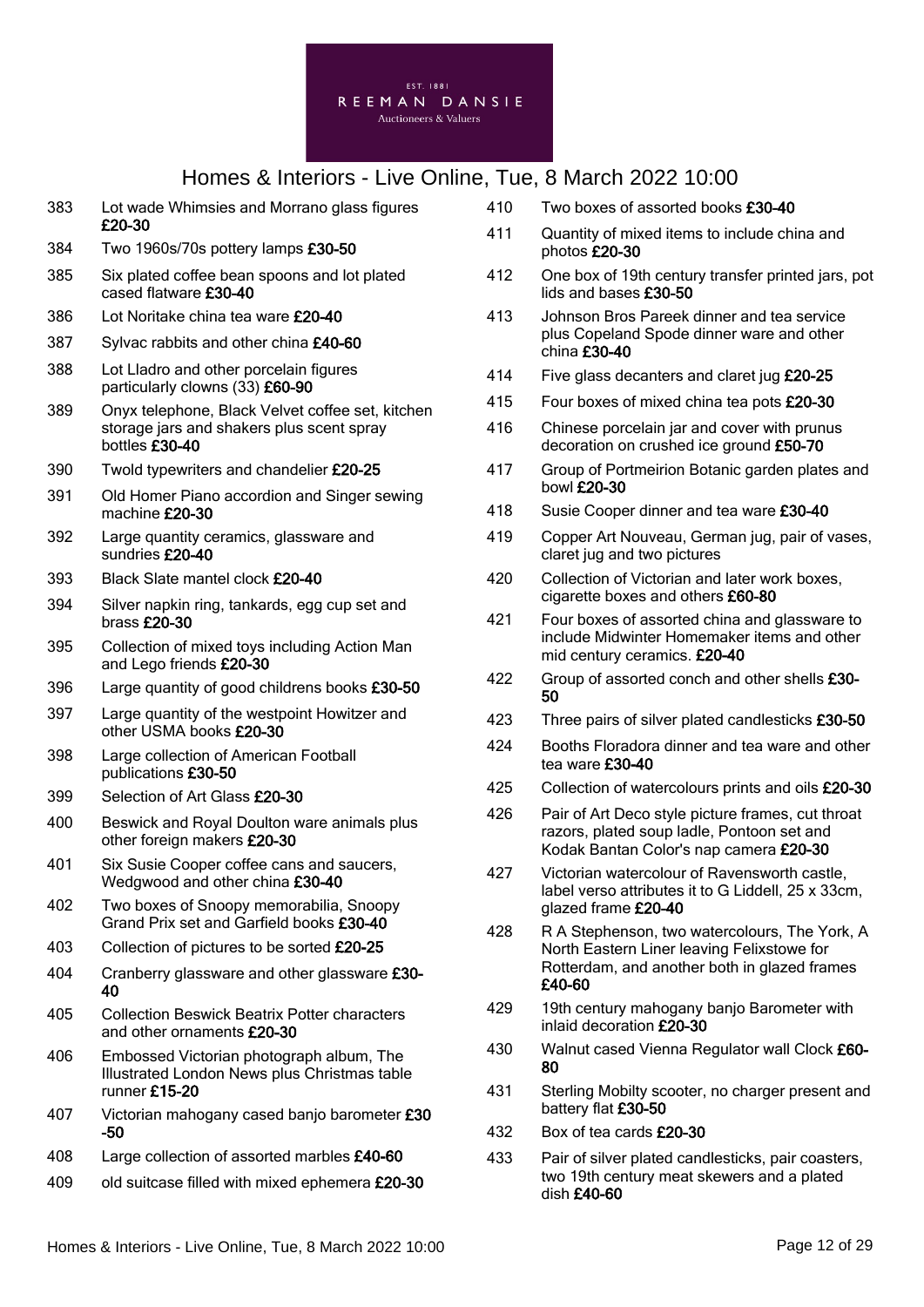

- 434 Three Edwardian cut glass decanters £20-30
- 435 Pair of 19th century-style composite classical panels, Boris O'Klein signed humorous dog etching and other prints £40-60
- 436 Three boxes of childrens books including where's Wally, Horrible histories and educational books. (Qty: 3) £20-40
- 437 Late 19th century Belgian mantel clock £50-70
- 438 Raleigh Tiger children's tricycle £20-40
- 439 1930's Oak cased singer sewing machine table £30-40
- 440 Loon, Sir Alasdair Hilleary (b.1954) signed limited edition shooting print, 35/375, 28cm x 38cm, in glazed frame £20-40
- 441 Group of mixed contemporary oils and pictures £30-40
- 442 Apollo folding bicycle together with a mountain bike (2) £20-40
- 443 Hunting book and Victorian scrap book £40-60
- 444 Set of four 18th century Zuccarelli engravings and other prints and pencil portrait £70-100
- 445 Chinese bronze seals £50-70
- 446 Group of early 19th century paste set shoe buckles, together with a pair of pin cushions in the form of shoes and a group of copper measures. £40-60
- 447 Antique Eastern yellow and white metal bowl and cover, Victorian tortoiseshell purse and other items £40-60
- 448 Victorian silver plated loving cup, engraved and dated 1850, also medals and sundries £40-60
- 449 Large quantity of decorative pictures, oils, watercolours and prints to include sporting £30-50
- 450 Pair of copper ships lamps, pair of Dolland field glasses, hunting knife and three ivory billiard balls (each approximately 5cm diameter) £40-60
- 451 19th century Grand Tour model of Nelson's column (originally a barometer) together with an Old Sheffield plate tea caddy £20-40
- 452 Mahjong set, Paitence and other card game £20 -40
- 453 Large pair of early 20th century Japanese vases, decorated in relief with warriors, 46.5cm high £100-150
- 454 Two early Bakelite hearing aids £40-60
- 455 Jacques croquet set £50-100
- 456 Carved Black Forest cuckoo clock £70-100
- 457 Selection of LP and 78 records including Carpenters, ABBA and Cliff Richard plus London label and other singles £15-20
- 458 Robert Mordan 18th century hand coloured engraved map of the county of Essex, 35 x 41cm, glazed frame £50-70
- 459 Continental School, oil on paper, mounted on board, figure study, signed Kosh, 49 x 36cm. Provenance: By family repute gifted from a prisoner in a WWII internment camp. £40-60
- 460 Chinese painting on glass, in hardwood frame £20-40
- 461 Amusing 19th century hand coloured engraving- 'The Old Maid's Diary no. VIII', published London W. Spooner, 377 Strand, ebonised glazed frame, total size 35 x 28.5cm £20-30
- 462 Selection of vintage Meccano in scratch made box with three internal compartment layers £20-40
- 463 Four Marilyn Monroe tile pictures £15-20
- 464 English School, 20th century oil on board- The old mill, in gilt frame £15-20
- 465 Box of loose postcards, postcard album and other items £10-20
- 466 Pair of old Sheffield plate three branch candelabrum, on square bases, 43cm high £50- 70
- 467 Two silver plated entree dishes, silver plated cutlery sets and other plated ware £40-60
- 468 Pair of antique bronze Marley Horses, total height 42cm £100-150
- 469 Collection of eight antique Ironstone pottery and porcelain jugs to include Mason's type, Gaudy Welsh, copper lustre etc (8) £30-50
- 470 Group of cut glass table wares to include champagne flutes, tumblers, etc £15-25
- 471 18th century and later ceramics and silver plate £50-100
- 472 Dresden style continental porcelain lamp £30-50
- 473 Poole Medieval Calendar Series dish in original box, together with a Poole 1975 European Architectural Heritage dish £20-30
- 474 Japanese porcelain planter and commemorative china £20-40
- 475 Pair Victorian English school watercolour landscapes signed with R.H. Initials dated 1875 and J.W.Fenton 1951, watercolour of Norwich Cathedral (3) £20-40
- 476 Three 19th century architectural prints in maple frames £20-40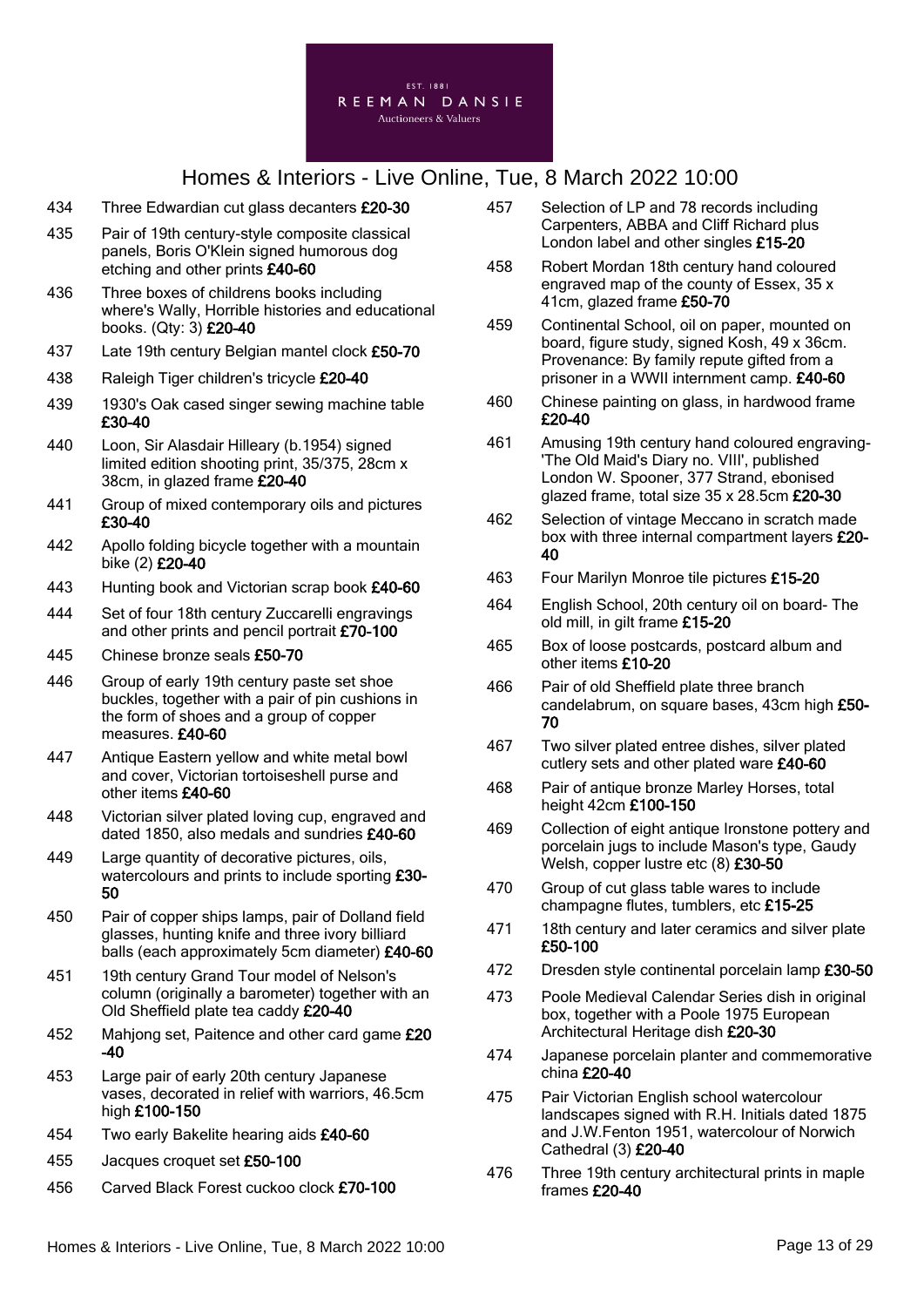

- 477 Vintage starburst clock and a barometer £30-50
- 478 19th century watercolour depicting Ipswich docks from Wherstead Road, glazed frame £30- 50
- 479 After H C Seppings-Wright, lithographic print, The Funeral Procession of Queen Victoria, in glazed frame, total size 110 x 53cm £20-30
- 480 Large Malaysian landscape painting, 136cm x 64cm £15-20
- 481 Two 19th century painted armorials, glazed frames £40-60
- 482 Large collection of assorted brass ware to include brass preserve pan, horse brasses, fire irons and other decorative items £40-60
- 483 Collection of Snoopy toys and various dolls to include an Armand Marseille porcelain doll, £20- 40
- 484 Collection of Beswick Horses, ponies and foals £50-70
- 485 Moorcroft pottery jug decorated with Poppies, signed and dated 2009. £40-60
- 486 Two cut glass trifle bowls, art glassware and cut glass dressing table pots £20-40
- 487 Orrefors 'Ariel' glass bowl by Öhstrom and other glass £60-80
- 488 Copeland Spode hunting series teaset, Paragon porcelain tea set, a Royal Doulton porcelain figure Ascot, and a willow pattern meat plate. £40-60
- 489 Miscellaneous group of items to include Victorian fruit knives and forks in mahogany case, Chinese lacquered box, etc £20-30
- 490 Mason's Ironstone breakfast teaset £40-600
- 491 Penny Berry Paterson (1941-2021) a collection of woodcut and linocut original printer's blocks including some of her well known images (a quantity) £40-60
- 492 Penny Berry Paterson (1941-2021) a collection of woodcut and linocut original printer's blocks (a quantity). £40-60
- 493 Lot penknives and costume jewellery £15-25
- 494 Andrew Dodds (1927-2004) two watercolours East Anglian landscapes, together with a signed print of Pin Mill, each framed and glazed (3) (Qty: 3) £30-50
- 495 Collection of First Day covers and other items £20-40
- 496 Box of GB coins, including Victorian and later £20-40
- 497 Box various buttons, compacts, pens, corkscrew, travel clock and sundries £40-60
- 498 19th century Canton carved ivory card case £50-70
- 499 Victorian silver mounted ivory watch stand £30-40
- 500 A decorative papier-mâché goose and ceramic two faced dogs head £20-30
- 501 Thirteen decorative desk seal presses £40-50
- 502 Three WWI brass shell cases, two vintage brass fire extinguishers, pair of metal shoe dyes, other metal ware and vintage roulette wheel £30-40
- 503 Box of wooden planes £15-25
- 504 Silver dressing table mirror, pewter goblets and tankards, presentation fish knife and fork plus cutlery stands and serviette rings £20-30
- 505 Goldsmiths' & Company brass carriage clock and key £20-30
- 506 Pair of metal horse hames plus three boxes of brass and metal ware £30-40
- 507 Two candy twist glass canes, plus bamboo and wooden walking sticks together with wicker umbrella £20-30
- 508 Two heavy brass stew pans, copper hot water bottles, copper cauldrons, other metal ware and three pianola rolls £30-40
- 509 Bosoms masks, salt glazed water bottles and others, mixed china and glass castor stands (three shelves) £30-40
- 510 Selection of pictures and prints, plus certificates of service etc £30-40
- 511 Two wooden pizza oven poles £10-20
- 512 Victorian bidet plus four boxes of metal ware £30-40
- 513 Box of brass beer taps £10-20
- 514 Copper hot warming pan, wrought iron fireside utensils and wooden framed wall mirror £20-30
- 515 Sundry china and collectables, including Meakin, Chinese snuff bottles, etc £20-40
- 516 Quantity of alcohol, including commemorative whisky decanters £20-40
- 517 Large collection of Beswick Dickens character jugs £150-250
- 518 Quantity of Mats Jonasson glass ornaments, together with china door knobs and Wade whimsies £20-40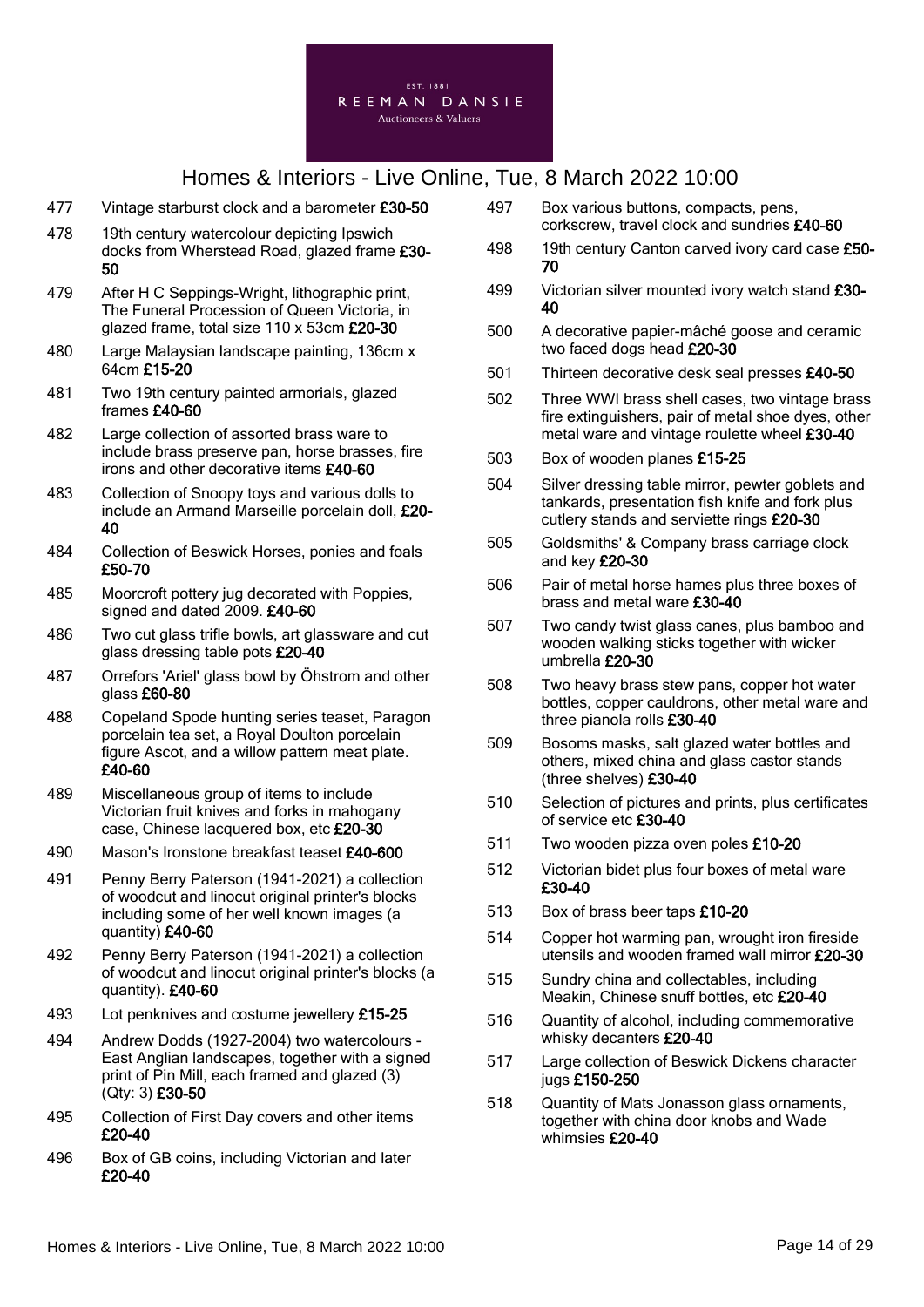

- 519 Three boxes of stamps, including Channel Islands and Commonwealth mostly in well stocked albums plus box of road maps £30-40
- 520 Blue and white Willow pattern dinner ware, glass ware, ginger jar lamp and model ship in a bottle £20-30
- 521 Collection of cut glass ware, cobalt blue glass, coffee cups and saucers, Kellogg's advert cereal bowls, ceramics and other items £40-60
- 522 Brass letter clip, candlesticks and sundry items £40-60
- 523 Collection of assorted pictures and prints together with books and magazines £30-50
- 524 Two chain pendant three branch electroliers and four similar twin sconce wall lights £30-40
- 525 Pair of Paul Smith Leather boots, size 6 (previously worn) £20-25
- 526 Boxed carving set, fish knives, spoons and dressing table set plus sundry china £30-40
- 527 Box of pictures and plaque, "Memory Lane" £10-20
- 528 Set of scales and brass weights, large cocktail party glass, shots glasses and other glass ware £20-30
- 529 Three boxes of ephemera, including tea cards, stamp-related books, banknotes, newspapers, etc £30-40
- 530 Three boxes of china and glassware to include meat plates and other items £20-30
- 531 Collection of china and glassware £30-40
- 532 Frank Potter watercolour, landscape dated 1911, together with Ernest Yarrow Jones watercolour and other paintings and prints £30-50
- 533 Pair of fine quality 19th century Dresden porcelain figures of fencers, together with a large 19th century pair of continental figures and other porcelain figures £150-250
- 534 Quantity of plated ware to include two canteens, cruet stand, etc £50-80
- 535 Collection of postcards loose and in albums together with shoe boxes containing a quantity of loose postcard £60-100
- 536 Two shelves of mixed ceramics, including Victorian bread plates, tea wares, etc £30-50
- 537 Two shelves of mixed glassware, including Victorian rummers, commemorative glass, etc £30-50
- 538 Pair of mixed media floral pictures, pencilled signed by Lynsey Adams 1996 plus Harry Potter Quidditch game £20-30
- 539 Selection of Lladro and NAO figurines (7) £20-30
- 540 Royal Doulton ship's decanter, tumblers and other glassware including bird miniatures, carriage clock, Red Rum and Pentax P30 camera £20-30
- 541 Denby coffee set, T.G. Green Cornish kitchenware, Masons style dinner wares, vintage glass bottles and a Bell's whisky decanter  $£30-$ 50
- 542 Display cabinet with miniature clocks and sundries £20-25
- 543 Group of children's toys to include Little Betty miniature sewing machine £30-40
- 544 Royal Doulton Hampshire pattern dinner service £20-40
- 545 Postman's wall clock, silver plated three piece teaset and small group of ceramics £30-50
- 546 Large collection of Victorian and later boxes to include work boxes, writing slopes and others (qty) £80-120
- 547 Group of brass and other metalware to include Kettle stamped VR, large blow lamp and samouvar £50-70
- 548 Black slate mantel clock, together with 1930's mantel clocks and various other clocks £40-60
- 549 Large group of Masons fruit basket pattern tea and dinner wares £60-100
- 550 Two boxes of sundry items to include vintage radios, lighters and soda siphons £20-40
- 551 Bakelite telephone, typewriter, novelty Uncle Sam money box and quantity of other items £60- 80
- 552 Carnival glass punch bowl, inkwell, steins, glass animals and sundries £20-40
- 553 Extensive collection of cottage ware £80-120
- 554 Two boxes of assorted ephemera and sundries to include pictures, prints and calendars £30-50
- 555 Early 20th century oak cased mantel clock, Knight Gibbons mantel clock and two brass oil lamps (4) £40-60
- 556 Edinburgh crystal bowl, brass candlesticks, brass scales and other items £20-30
- 557 Victorian coromandel wood book slide, stationary box, quantity of silver plated cutlery and sundry items £40-60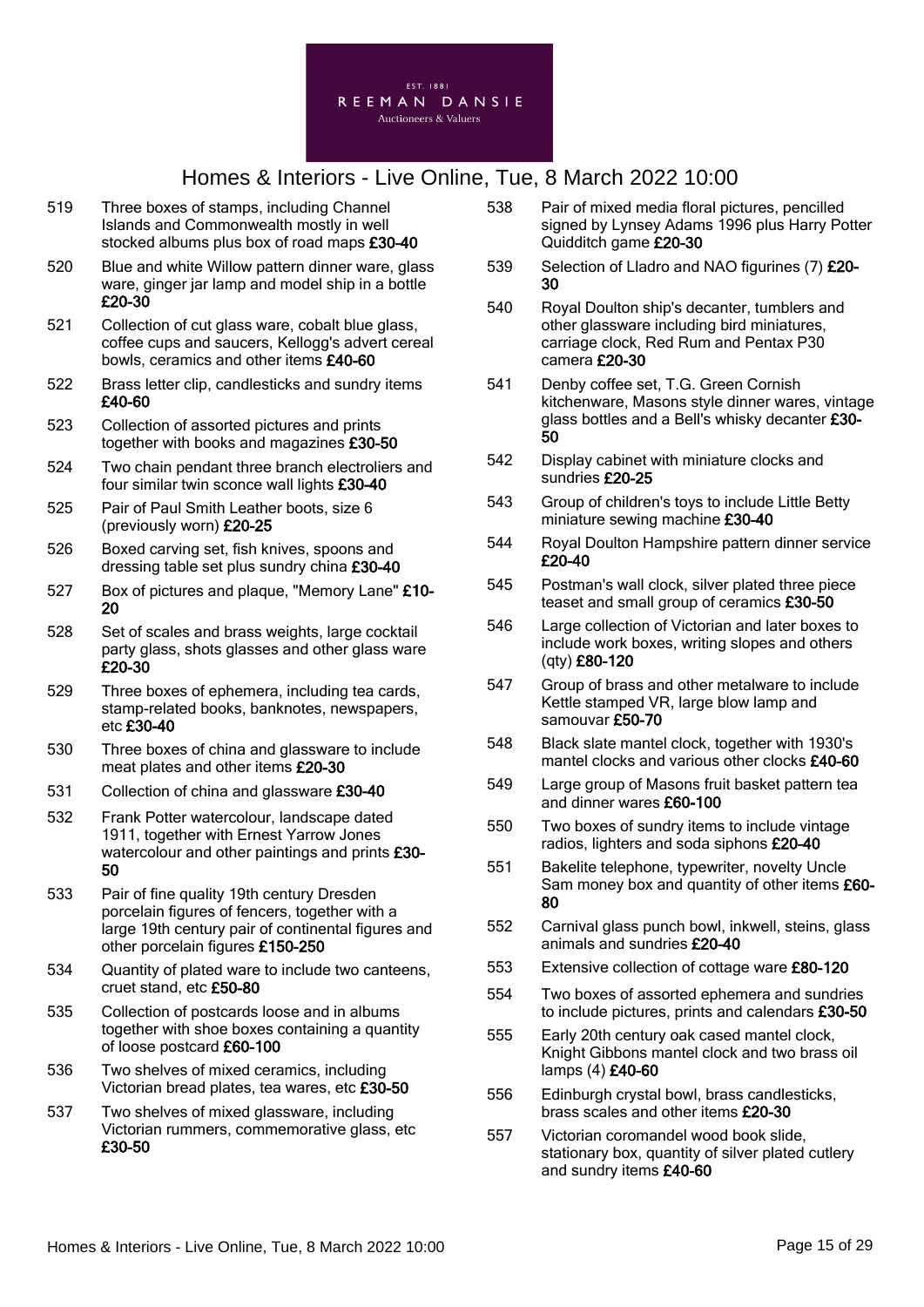

- 558 Surveying instrument in wooden case, surveying measuring stick and other items including Cobra Eclipse tripod £20-30
- 559 Quantity house ornaments, animals including wooden cats, cottage tea ware, model period buildings, Burleigh tea ware, other ceramics and glass (4 shelves) £30-40
- 560 Group vintage games and toys including quantity of Crown green bowls, toy cars and table football £30-50
- 561 One box containing a quantity of postcard albums £40-60
- 562 Selection of mantel clocks and barometers (14) £30-40
- 563 Penny Berry Paterson (1941-2021) three colour linocuts, including Winter Food III, signed inscribed and numbered 10/20, image 23 x 51cm, together with Road to Rosemorgy and Night Passage. (3) £30-50
- 564 Penny Berry Paterson (1941-2021) colour linocut, Eiders off Coquet Island, signed, inscribed and numbered A/P, image 32 x 41cm, together with Winter Feed, by the same hand. (2) £20-40
- 565 Penny Berry Paterson (1941-2021) colour linocut print, Sleepless knight, signed inscribed and numbered 4/30, image 41 x 48cm £20-40
- 566 Penny Berry Paterson (1941-2021) two colour linocuts - 'Tollesbury Sailmaker', signed inscribed and numbered 2/20, image 42 x 56cm, together with 'Eiders off Coquet Island', signed A/P, 32cm x 41cm (2) £20-40
- 567 Penny Berry Paterson (1941-2021) two colour linocuts - 'Hadrian's Wall', signed, inscribed and numbered 10/12, image 38 x 52cm together with 'Eiders off Coquet Island', signed and numbered 19/20, 32cm x 41cm (2) £20-40
- 568 Penny Berry Paterson (1941-2021) colour linocut, Sheep in the snow, signed, inscribed and numbered 17/20, image 14 x 22cm, together with another four prints by the same hand (5) £30-50
- 569 Penny Berry Paterson (1941-2021) colour linocut print, John Eley in the Afternoon, signed inscribed and numbered 5/20, image 38 x 51cm, together with two others by the same hand (3) £30-50
- 570 Penny Berry Paterson (1941-2021) colour linocut, Harrow, signed inscribed and numbered 13/24, image 37 x 55cm £15-20
- 571 Penny Berry Paterson (1941-2021) colour linocut - 'Catching the catch', signed inscribed and numbered 1/30, image 42 x 34cm together with 'Eiders off Coquet Island', signed and numbered 15/20, 32cm x 41cm (2) £20-40
- 572 Penny Berry Paterson (1941-2021) colour linocut print, John Eley in the Afternoon, signed inscribed and numbered 3/20, image 38 x 51cm, together with three others by the same hand (4) £30-50
- 573 Penny Berry Paterson (1941-2021) colour linocut, Night Passage, signed inscribed and numbered A/P, image 35 x 47cm, together with Giffords Hall I. (2) £20-40
- 574 Penny Berry Paterson (1941-2021) colour linocut, Smuggler's Friend, signed inscribed and numbered 15/40, image 43 x 30cm £15-20
- 575 Penny Berry Paterson (1941-2021) colour linocut, Peter Grimes Returns, signed inscribed and numbered 8/20, image 47 x 34cm £20-40
- 576 Penny Berry Paterson (1941-2021) two colour linocuts - 'Catching the catch', signed inscribed and numbered 2/30, image 42 x 34cm together with 'Winter at Baker's Mill' signed and numbered 5/30, 48cm x 34cm (2) £20-40
- 577 Penny Berry Paterson (1941-2021) colour etching, Paris Melange, signed, inscribed and numbered 1/50. image 21 x 33cm, together with another three prints by the same hand  $(4)$  £30-50
- 578 Penny Berry Paterson (1941-2021) two colour linocuts - 'Barnack Mill', signed, inscribed and numbered 12/20, image 36 x 63cm, together with 'Sudbury Quay', signed and numbered 20/30, 45cm x 42cm (2) £30-50
- 579 Penny Berry Paterson (1941-2021) two colour linocuts - 'Snowy Suffolk', signed, inscribed and numbered 2/16, 33 x 45cm together with 'Eiders off Coquet Island', signed and numbered 16/20 (2) £30-50
- 580 Penny Berry Paterson (1941-2021) six prints 'Coastal Flora, Aldeburgh', signed, inscribed and numbered 8/20, 32 x 45cm; 'Tower Top, Layer Marney', signed, inscribed and numbered 8/10. image 28 x 35cm together with another four prints by the same hand (6) £40-60
- 581 Amethyst tinted glass medicine bottle, another, and a small amethyst glass beaker £60-80
- 582 Antique Chinese carved hardstone pendant, in the form of two cicadas, 6.5cm long £120-180
- 583 A collection of paste and other 19th century buttons £60-80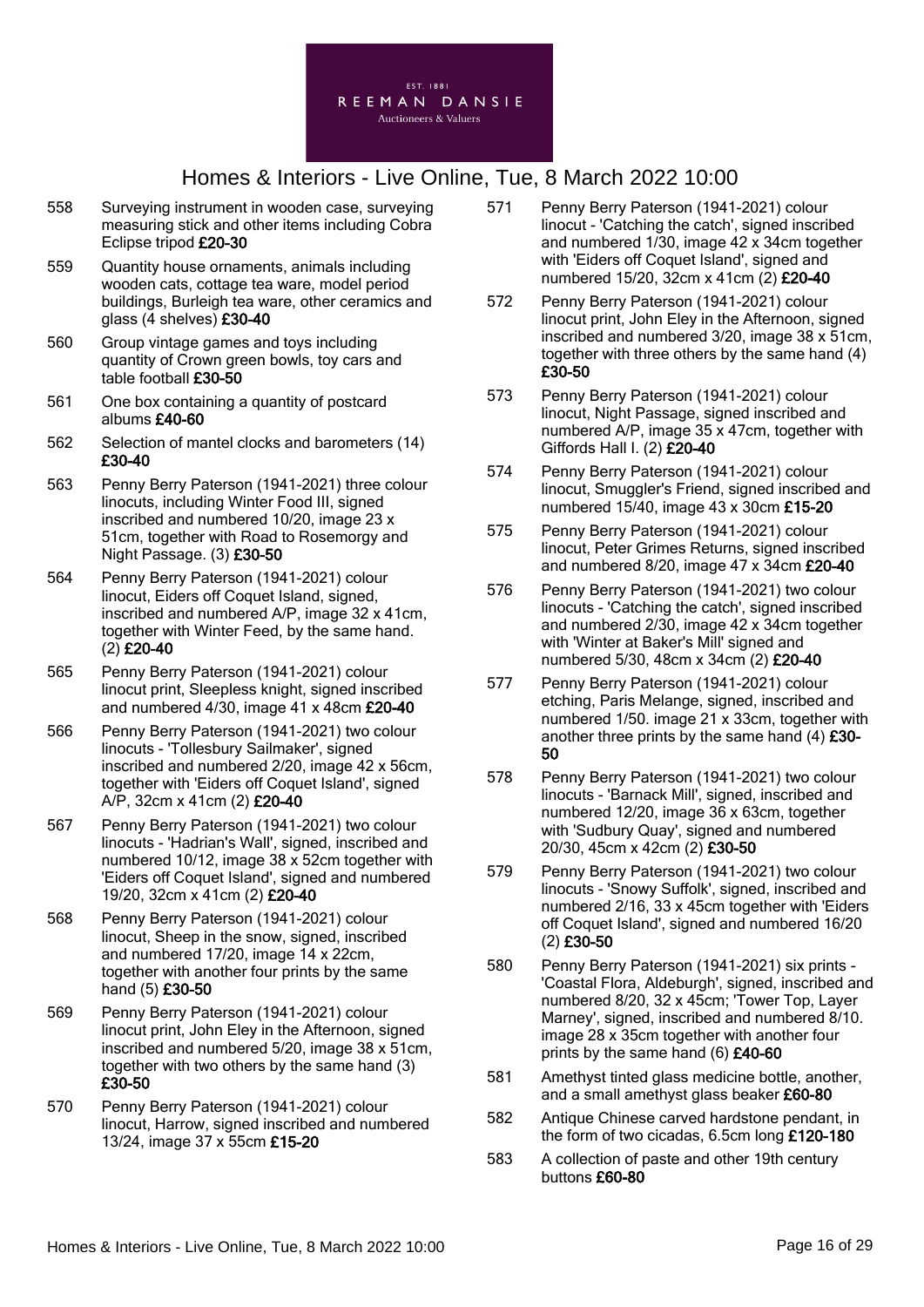

- 584 Chinese jade snuff bottle, relief carved with mythical masks and with original stopper, 8.5cm high £70-100
- 585 Fine carved tiger-eye snuff bottle, relief carved with flowering shrubs, with conforming stopper, 6cm high £70-100
- 586 Moss agate snuff bottle, of pebble form with original stopper, 8cm high £120-180
- 587 Two snuff bottles, including a carved mineral ore snuff with original stopper, 5.5cm high and carved bone snuff £100-150
- 588 Georgian ivory and yellow metal mounted toothpick case with memorial platted hair and monogram to lid, original mirror and velvet lining £60-100
- 589 19th century Chinese porcelain blue and white vase, Moorcroft candlestick and other ceramics £30-50
- 590 Collection of GB and world mixed coins and banknotes £20-40
- 591 Two Luxo L-2 angle poise lamps, together with a pair of brass and onyx lamps, other lamps £40- 60
- 592 Box of vintage puzzles and other games £20-30
- 593 Alabaster group of a couple embracing £30-50
- 594 Chinese finely modelled pottery figure of an artist, two Chinese finely painted snuff bottles in glazed frames and four Chinese glazed pictures £30-50
- 595 Vintage handbags and Charles Jourdain shoes £20-30
- 596 Quantity of china and glass, including two Imari plates £15-25
- 597 Large Lowestoft South Band Salvation Army drum £40-60
- 598 Sundry items, including costume jewellery in box, silver spoons, Victorian tiles and other items (part lot in cabinet) £50-70
- 599 Quantity of Royal Albert Old Country Roses china, including teapot, tureens, etc, together with Stuart Crystal vases £100-150
- 600 A quantity of tailor made mens and ladies suits and jackets, to include Ralph Lauren Barbour and Buckleigh. Approximately 26. (Qty: 26) £100 -200
- 601 Box of cameras and accessories, including two Prakticas, tripod, lenses, etc, together with a set of kitchen scales and weights £20-30
- 602 Royal Copenhagen biscuit porcelain plaque with classical scene in relief £15-20
- 603 Honda izy petrol lawnmower £100-120
- 604 Allen Mini 23 Zenoah Petrol Strimmer £20-30
- 605 Honda industrial pressure washer £40-60
- 606 Evinrude Outboard motor with quicksilver 22.71 litre fuel outboard motor tank and two others (Qty: 4) £40-60
- 607 Outboard Honda 7.5hp 4stroke long shaft £50- 70
- 608 Snooker table light together with cue's and stand , scoreboard and other snooker accessories (Qty: 4 ) £40-60
- 609 Four pairs of fishing/hiking boots to include Simms, two weighted horn handles fishing sticks, a horn priest, four hiking sticks, country hats etc £40-60
- 610 Album of postcards £20-30
- 611 17th century style Speede map of Surrey, in maple glazed frame £20-40
- 612 Two framed etchings one of horses drinking, indsintctly signed in pencil, the other a street scene £30-50
- 613 Sundry items, including a pair of Satsuma vases, studio pottery, etc £20-40
- 614 Group of Chinese pictures and prints to include a embroided silk panel, set of cut paper pictures, prints in Chinese frames and others (11) £30-50
- 615 Vintage Philips Bakelite table top radio £30-40
- 616 Two stamp albums together with mint stamps £20-30
- 617 1853 Young Head Victoria half penny together with pre 47 coins and others £20-30
- 618 Green colour pottery plaque £20-30
- 619 Fifteen pairs of gentlemans shoes, size 8 8 1/2, to include Cheaney, Sebago, Shipton & Hennage and others, mostly with shoe trees £40 -60
- 620 Large Victorian prattware twin-handled mug, transfer printed with pastoral scenes on a teal around  $E$ 40-60
- 621 Group of oriental wares to include snuff bottles, Chinese hardstone carvings and other pieces £40-60
- 622 Coins to include quantity of GB bronze/brass and 12½p pre 1947 silver £20-30
- 623 Large quantity of Kutani ware, including cups, saucers, sugar bowls, etc £50-70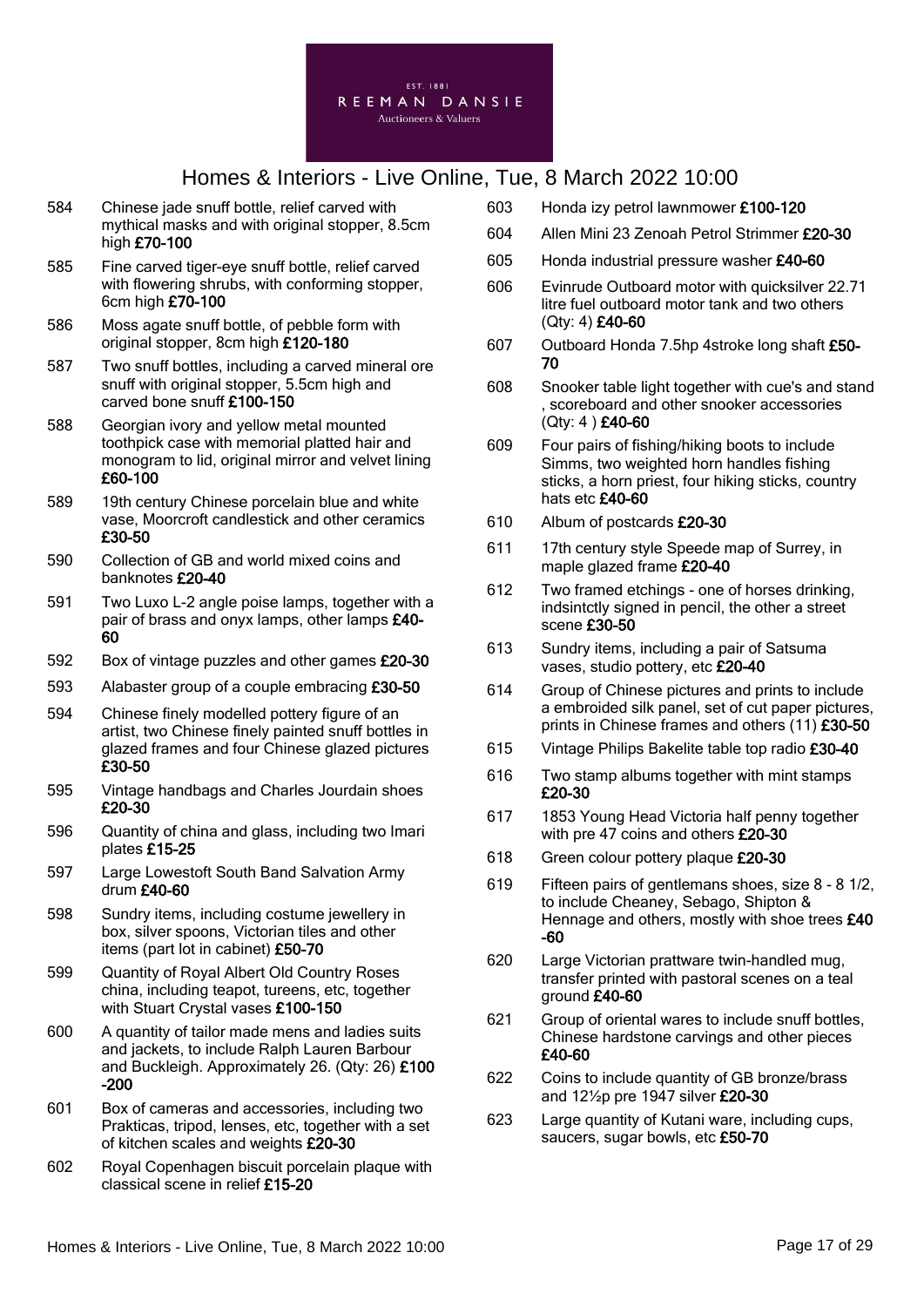

- 624 World mixed coinage and banknotes (2) to include GB bronze, brass and cupro-nickle issues and others £20-30
- 625 Silver plated bread board, pen dish, collection of Conway Stewart and Parker pens, pipes and sundries £40-60
- 626 World mixed coins to include GB Bronze and cupro-nickel issues £20-30
- 627 Four gilt tasselled rope style electric three branch wall sconces, with candle drip light bulb fittings £100-120
- 628 Pair of gilt tasselled rope style electric twin branch wall sconces, with candle drip bulb fittings £30-40
- 629 Five gilt wheat style electric twin branch wall sconces, with candle drip bulb fittings £50-75
- 630 Four gilt Lily style electric twin branch wall sconces, with candle drip fittings for bulbs £40- 60
- 631 Duck figurines, miners lamp, ceramics and sundries £30-50
- 632 Four vintage bowling prints in glazed frames £10 -20
- 633 Postcard album and box of loose postcards £20- 30
- 634 Beatles calendars, modern reproduction prints and tile coasters £15-20
- 635 Collection of penknives, two other knives and a cigar cutter (27) £40-60
- 636 Mary Parker (mid 20th century) chalk and charcoal - Somerley, signed inscribed verso, together with a watercolour depicting Shape Maltings, glazed frames. (2) £40-60
- 637 Raleigh Discovery Hyperglide bicycle together with another Raleigh bicycle (2) £20-40
- 638 Penny Berry Paterson (1941-2021) two colour linocuts - 'Farm fences', signed, inscribed and numbered 27/30, image 41 x 50cm together with 'Neptune's Rib', signed and numbered 3/30, 36cm x 47cm (2) £30-50
- 639 Penny Berry Paterson (1941-2021) two colour linocuts - 'Sleepless Knight', signed inscribed and numbered 6/30, image 37 x 43cm, together with 'Catching the Catch', signed and numbered 1/30, 33cm x 41.5cm (2) £30-50
- 640 Penny Berry Paterson (1941-2021) three colour linocuts - 'Stour Valley, Spring', signed, inscribed and numbered 10/10, image 26 x 35cm, together with 'Pomegranates and Spindleberries', signed and numbered 10/18, 25cm x 35cm and 'Custom House Peterborough', signed A/P, 76.5cm x 47cm (3) £30-50
- 641 Penny Berry Paterson (1941-2021) three prints 'Winter at Baker's Mill', signed, inscribed and numbered 10/30, image 34 x 46cm, together with 'Bedlam Furnace Ironbridge', signed and numbered 5/5, 67cm x 38cm and 'Spenders North East', signed and numbered 7/30, 50cm x 37cm (3) £30-50
- 642 Penny Berry Paterson (1941-2021) three colour linocuts - 'Custom House, Peterborough' signed, inscribed and numbered 14/22, 20/22 and 21/22, image 47 x 77cm, unframed. (3) £40-60
- 643 Penny Berry Paterson (1941-2021) two colour linocuts - 'Winter at Bakers Mill', signed, inscribed and numbered 11/30, image 33 x 47cm together with 'Winter Feed III', signed and numbered 20/22, 51cm x 23cm (2) £30-50
- 644 Penny Berry Paterson (1941-2021) two colour linocuts - 'Sleepless Knight', inscribed and numbered 7/30, image 41 x 46cm together with 'Gable Ends', signed and numbered 7/16, 38cm x 30cm, both with mounts, unframed (2) £30-50
- 645 Penny Berry Paterson (1941-2021) large collection of unframed works on paper, prints and watercolours £50-100
- 646 Philip Hawksley, colour linocut, On The Blackwater, signed inscribed and numbered 4/20, image 27 x 42cm £30-50
- 647 Penny Berry Paterson (1941-2021) three framed signed colour linocut prints - 'Custom House Peterborough', 19/22, 51cm x 82cm, together with 'No Longer Busy', 10/30, 45cm x 36cm and 'Elvas Aquaduct', 4/5, 78.5cm x 58cm (3 framed) £70-100
- 648 Penny Berry Paterson (1941-2021) group of prints to include 'St Peter's Fragment', signed inscribed and numbered 3/5, image 30 x 22cm; 'Glimpse of Gold', signed inscribed and numbered 9/30, image 18 x 25cm; 'Castle Hedingham', signed inscribed and numbered 9/20, image 30 x 42cm and nine others by the same hand (10) £60-80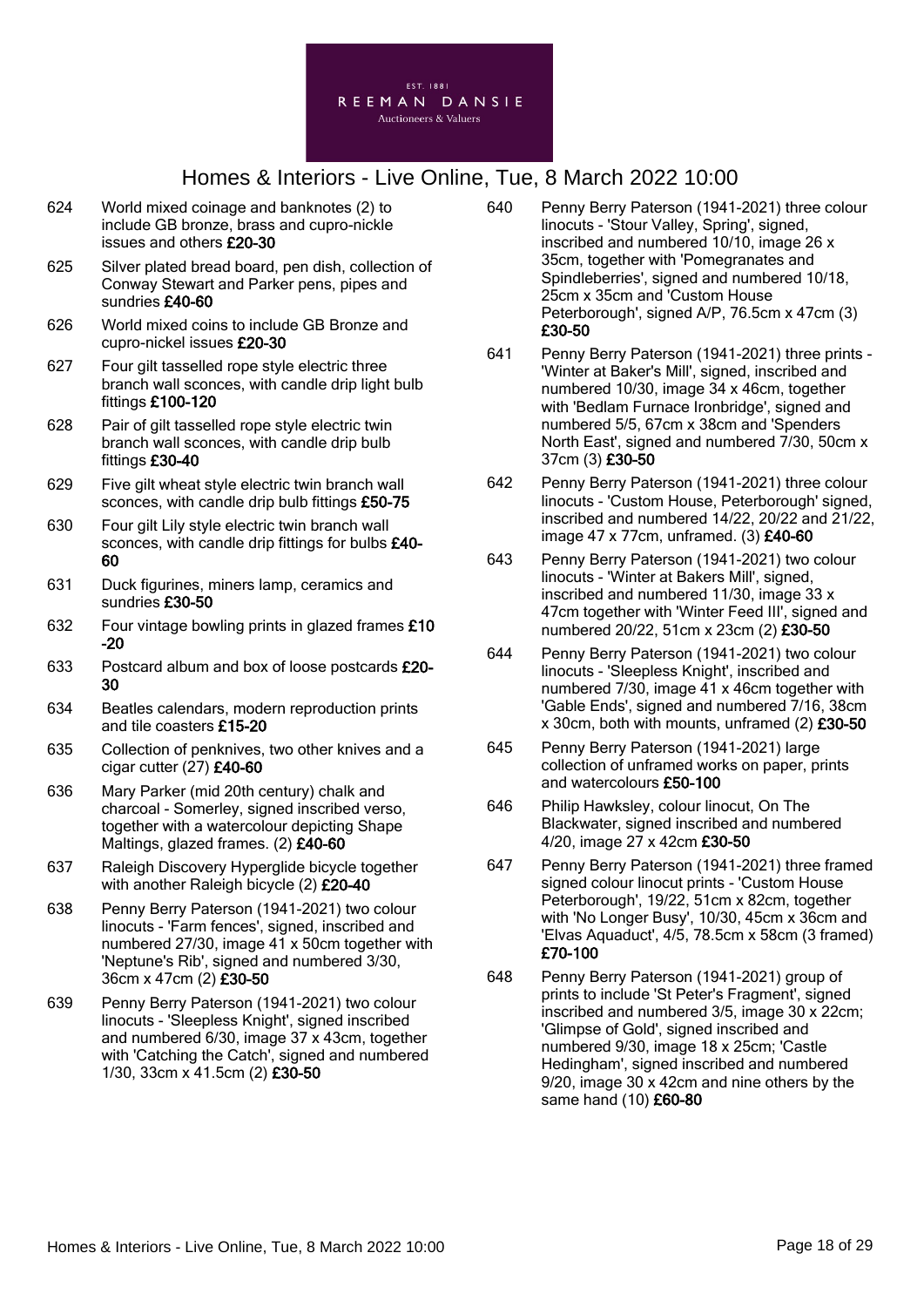

- 649 Penny Berry Paterson (1941-2021) group of prints to include 'Sun Street Waltham Abbey', signed inscribed and numbered 2/30, image 22 x 20cm; 'The lamp lighter', signed inscribed and numbered 4/12 image 31 x 44cm and four others (6). £30-50
- 650 1930's silver tea strainer and stand (Birmingham 1932) £20-40
- 651 Set of six silver teaspoons in fitted case £20-40
- 652 Silver half hunter pocket watch, silver ingot pendant on chain, vintage beaded purses, gloves and sundry items £40-60
- 653 Group vintage costume jewellery including silver cased fob watch, two cameo brooches, gilt metal necklaces, simulated pearls and other bijouterie £40-60
- 654 Late Victorian 9ct gold garnet ring, Edwardian 9ct gold pendant, pair 9ct gold Art Deco drop earrings and 9ct gold cased wristwatch on plated bracelet £80-120
- 655 Small group of costume jewellery including travel clock £20-30
- 656 Jewellery box with contents including silver gem set rings, various earrings, bead necklaces and ladies Seiko wristwatch £30-50
- 657 Pair 18ct gold hoop earrings, pair 18th white gold hoop earrings and 14ct white gold synthetic white stone dress ring £100-150
- 658 9ct gold gem set dress ring, yellow metal dress ring, pair gold hoop earrings (stamped 10k) and Trinidad gold pendant (stamped 10k) on yellow metal chain £80-120
- 659 Lot costume jewellery including Lea Stein fox brooch, other animal brooches, two wristwatches and silver cased fob watch £30-40
- 660 Turkish Ottoman silver (900) repousse wedding mirror, marked SAMI £30-50
- 661 Swatch watch in case and Ice "forever purple" watch in case £20-40
- 662 Victorian silver mounted ivory page turner £40- 60
- 663 Silver charm bracelet with silver and white metal novelty charms £50-70
- 664 Group of jewellery including pair of silver 'GKN' cufflinks, silver brooches etc £40-60
- 665 Set of twelve silver buttons with figure decoration, by Levi & Salaman (Birmingham 1900), in fitted case £60-100
- 666 9ct gold oval panel bracelet with star and pierced scroll design £200-300
- 667 9ct gold gem set witch pendant on 9ct gold flat curb link chain £100-150
- 668 Vintage costume jewellery, watches and bijouterie including various bead necklaces, simulated pearls, mesh purse, two card cases and wooden jewellery boxes £40-60
- 669 Collection of vintage brooches and clip on earrings including Trifari gilt metal set £30-50
- 670 Group silver and white metal jewellery including earrings, pendants, rings and string of cultured pearls with silver clasp £20-40
- 671 Two yellow metal brooches (stamped 14k) £80- 120
- 672 Victorian leather jewellery box with plated mounts together with group of antique and later empty jewellery boxes £20-30
- 673 Group silver and white metal items including silver bowl, silver backed brushes, silver christening spoon and pusher, pair white metal egg cups etc £60-100
- 674 Silver quaich together with two silver napkin rings (3) £50-70
- 675 Set six silver bean end coffee spoons, silver and tortoiseshell topped glass jar and amber glass double ended scent bottle £20-40
- 676 Small group of antique silver items to include a Victorian silver card case by George Unite, Victorian silver Vesta case, silver evening bag/purse, silver topped smelling salts bottle and toiletry jars and silver spoons £80-120
- 677 Silver cased fob watch on silver chain with silver vesta fob, other pocket watches, plated vesta case and two lockets £40-60
- 678 Two novelty silver bookmarks, two silver napkin rings, silver backed brush, various propelling pencils, silver salt spoons and some plated items £40-60
- 679 Group costume jewellery including gold plated bangles, bead necklaces, cufflinks etc £30-40
- 680 Ladies Omega 9ct gold cased wristwatch on plated bracelet, together with various other watches £40-60
- 681 Group silver and white metal jewellery and pocket/fob watches £40-60
- 682 Silver charm bracelet with silver and white metal novelty charms £30-50
- 683 9ct gold garnet set dress ring, three antique gem set rings and 9ct gold chain £150-200
- 684 Three silver tablespoons (stamped sterling) by Shreve & Co, all with engraved 'M' monogram £50-70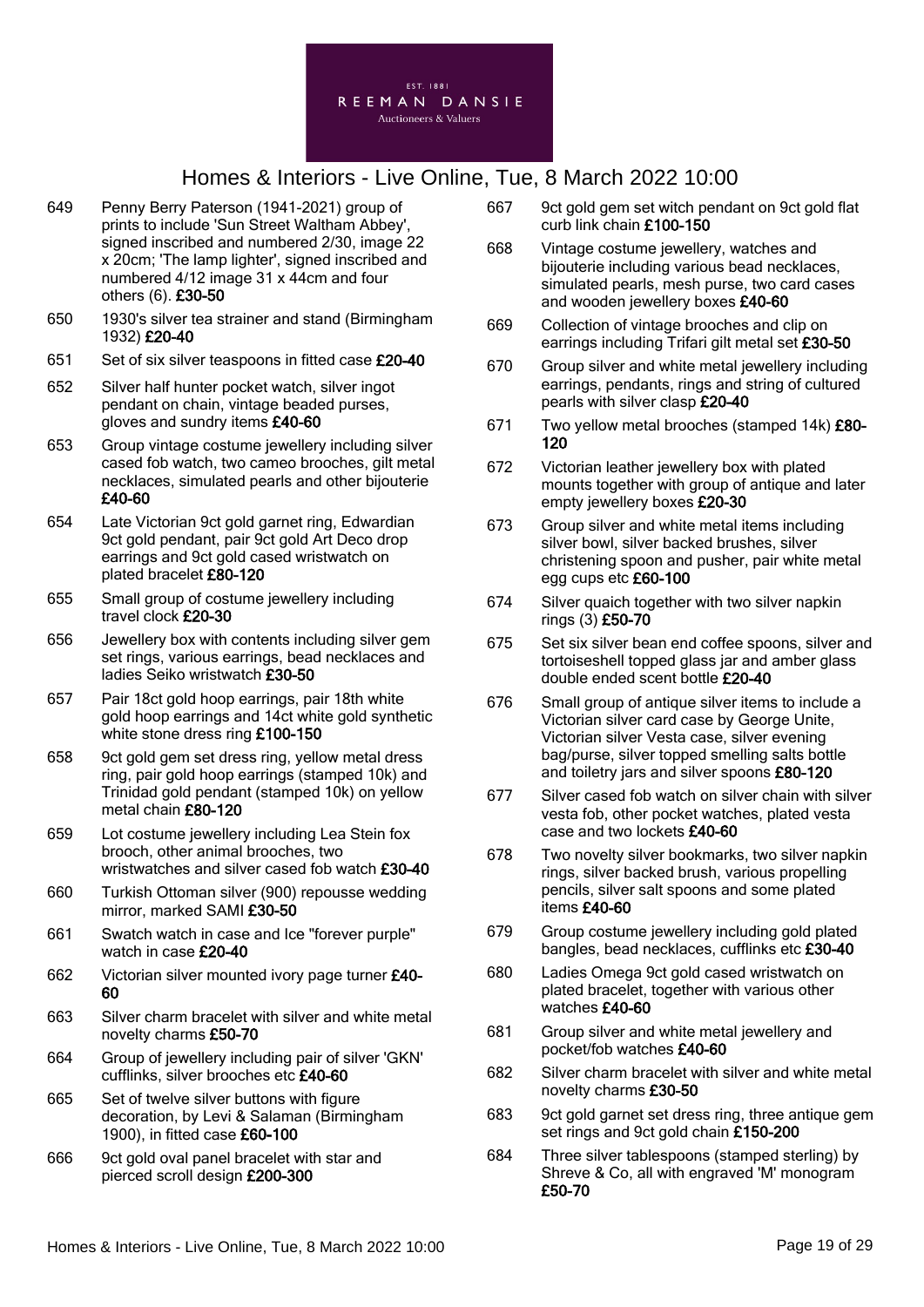

- 685 Smiths 9ct gold cased wristwatch on plated bracelet in case, Mappin 9ct gold cased wristwatch on leather strap and two other watches (4) £80-120
- 686 Nine silver napkin rings including two by Mappin & Webb in boxes and a silver teaspoon £60-100
- 687 Group of ten silver rings £30-50
- 688 Group of silver and white metal gem set rings, earrings and starfish pendant necklace £30-50
- 689 Five Danish silver tie clips £30-50
- 690 Silver and guilloche enamel locket, two silver lizard brooches, various wristwatches including Calvin Klein and other costume jewellery £30-50
- 691 Group of silver to include swimming trophies, sauceboat, sugar caster, small spill vase, fish knife and silver handled page turner £120-180
- 692 Group of costume jewellery including a lacquer box of vintage brooches £40-60
- 693 Group of various wristwatches including Seiko, Sekonda, Timex, Omer etc £20-40
- 694 Group of costume jewellery, compacts, penknives, Coronation tin and sundries £20-40
- 695 Silver signet ring, Chinese ring, silver bangle, two silver pencils and Conway Stewart small fountain pen £30-50
- 696 Mexican silver (925) model of a hat £60-100
- 697 Two silver mounted watch holders containing a Goliath pocket watch and Ingersoll watch, silver christening set, silver propelling pencil and pair silver sugar tongs £60-100
- 698 Collection of various silver cruets, silver ingot pendant, silver cased watch and other items £100-150
- 699 Small group of costume jewellery including silver paste set bow brooch and a German gold plated bracelet etc £20-30
- 700 Three William IV silver fiddle pattern table spoons with engraved crest and a Victorian silver teaspoon (4), 6.9ozs £70-100
- 701 Early 20th century Aynsley coffee set on turquoise ground with pierced silver cup holders (Sheffield 1917), in original fitted case (4.8ozs of silver) £60-100
- 702 Two antique white metal babies rattles with whistles £30-50
- 703 Contemporary silver (925) Lucifer Golfing Association model £50-70
- 704 Group of 19th century and later costume jewellery to include cut steel brooches, crucifix and other paste jewellery £40-60
- 705 Silver and enamel ashtray, together with a miniature Wedgwood silver mounted mug (2) £20-40
- 706 Late Victorian silver plated ice bucket in the form of a barrel, by G. R. Collis & Co. £30-50
- 707 Edwardian Walker & Hall silver plated ice bucket in the form of a barrel £20-40
- 708 Early Victorian silver hip flask with all over engraved foliate decoration and monogram, (London 1839), 3.3ozs £80-120
- 709 Victorian silver sugar bowl with beaded border and engraved foliate decoration, (London 1881), 5.5ozs £70-100
- 710 Victorian silver sugar bowl with engraved foliate band and reeded borders with gilded interior, (London 1853), 5.8ozs £70-100
- 711 Contemporary silver armada dish by Carrs, 1.7ozs £20-40
- 712 Pair silver salts with blue glass liners (1 damaged), two pairs of sugar nips, single silver mustard spoon, single silver sauce spoon £50- 80
- 713 Two contemporary silver coasters, silver pedestal bonbon dish and Victorian silver christening fork and spoon in associated case, 4.7ozs of weighable silver £50-80
- 714 Group of Edwardian and later silver dressing table pots, silver bonbon dish, pair of hair brushes and other items, 3.6ozs of weighable silver £80-120
- 715 Silver nurse's buckle (Chester 1897) and silver charm bracelet £70-100
- 716 Mexican silver (925) butterfly necklace and pair of matching earrings £70-100
- 717 Five Sajen silver and silver gilt pendants set with semi precious stones £80-120
- 718 Links of London Wimbledon tennis silver charms and pendant necklace, together with two Links of London key rings £80-120
- 719 Six silver (925) bracelets set with various gems and semi precious stones £80-120
- 720 Four silver (925) cross pendants set with various semi precious stones £70-100
- 721 Collection of twenty four silver (925) gem and semi precious stone set rings £180-220
- 722 Collection of twenty four silver (925) rings including some gem set and three Links of London £80-120
- 723 Nine silver (925) necklaces and pendants £80-120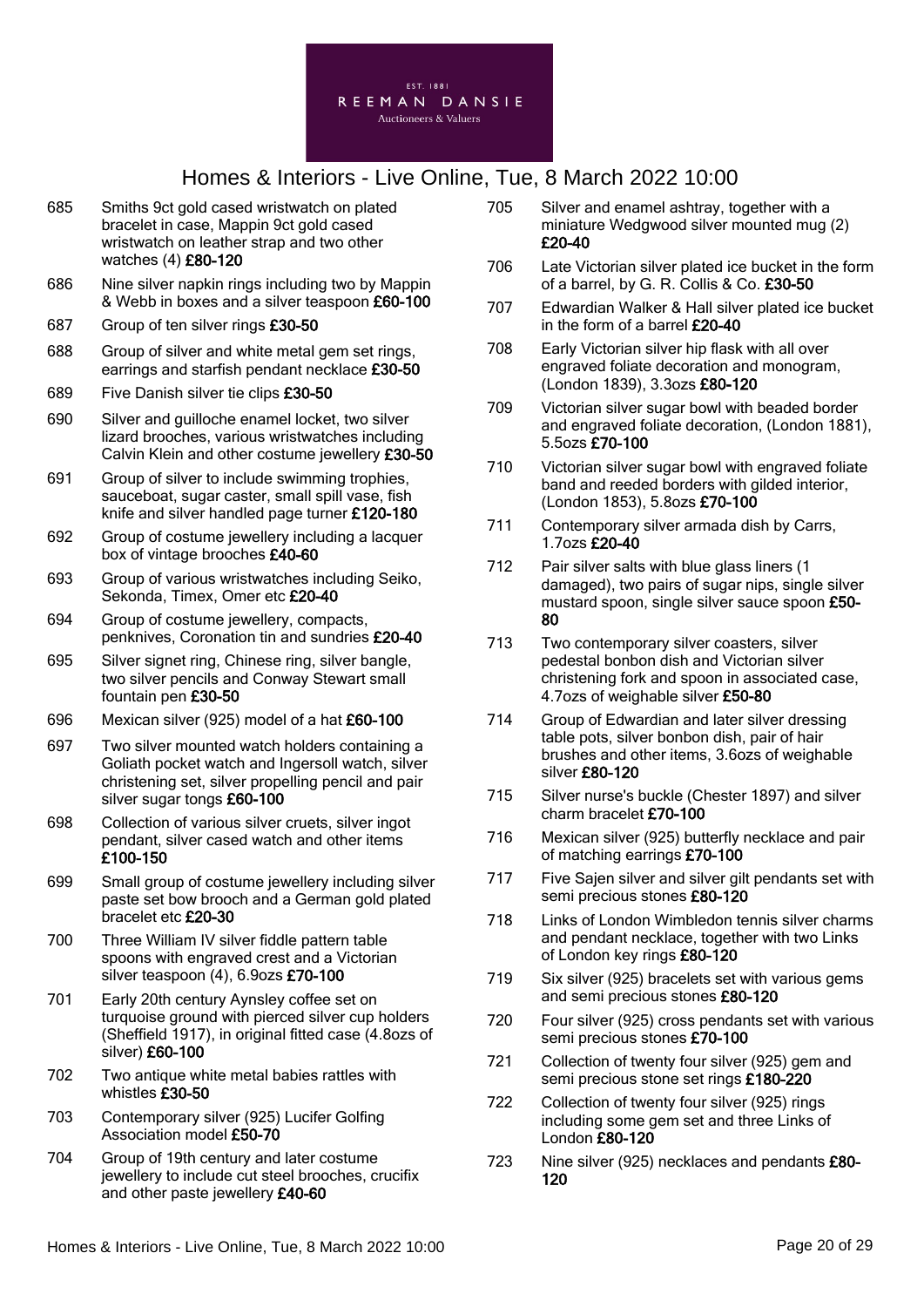

- 724 Nine silver (925) necklaces and pendants £80-120
- 725 Group of silver and other costume jewellery to include three Wedgwood brooches, green hard stone carved flower ring and pendant, silver gem set bangle and matching ring, silver cased wristwatch on woven leather strap etc £80-120
- 726 Pair of sterling silver wine coasters, London 1972 £50-70
- 727 Pair of sterling silver candlesticks, Birmingham 1966 £50-70
- 728 Silver Excalibur bangle with three green stones, together with a silver topped glass perfume bottle £30-40
- 729 Georgian cut glass decanter and one other decanter, both with silver spirit labels £30-40
- 730 Modern silver menu holder modelled as a man with a sandwich board, the menu holder formed as a '5 mile' milepost, height 5.5cm, by Thomas Charles Jarvis, London £50-70
- 731 Pair silver toast racks (Birmingham 1937) in fitted box £60-80
- 732 Two trios of 19th century Continental white metal teaspoons, with engraved initials, 3.3ozs £30-50
- 733 Various silver cruets and other silver and plate £80-120
- 734 Three Edwardian silver dwarf candlesticks, 14cm high £50-100
- 735 1930s composite canteen of 12 pairs fish eaters, with silver blades and ivory handles, in a fitted Oak case. (Sheffield 1937 and London 1938) Goldsmiths & Silversmiths Co Ltd. £150-200
- 736 Two silver charm bracelets both with padlock clasps and variety of silver/white metal novelty charms £100-150
- 737 Silver charm bracelet with padlock clasp and various silver/white metal novelty charms £100- 150
- 738 Group silver to include condiments, pair napkin rings, set of six bowling related teaspoons, other flatware and two metal thimbles £60-100
- 739 9ct gold mounted green hard stone sword brooch, silver bangle with engraved decoration and a silver and amber pendant £30-50
- 740 Silver cutlery including two berry spoons, two sets of six teaspoons and other flatware including pair sugar tongs £120-180
- 741 Extensive plated service of cutlery for 12 place settings my Mappin and Webb, together with various other plated items £80-120
- 742 Group gold including 9ct rose gold signet ring, studs, one cufflink etc, various wristwatches and sundries £100-150
- 743 Collection of various wristwatches and straps £20-40
- 744 Group costume jewellery and bijouterie including pair Links of London silver cufflinks in box £30-50
- 745 Pair of 9ct gold cuff links, approximately 4gs £50 -70
- 746 Silver cigarette case, advertising vesta cases another case and a lighter £40-60
- 747 Pierre Cardin lighter and pen set £20-40
- 748 Cased silver dressing table set £60-100
- 749 Neoclassical silver sugar bowl £80-120
- 750 19th century Turkish white metal buckle, Eastern white metal scent flask on chain, pair Eastern earrings and white metal torque bangle £60-100
- 751 Antique Eastern white metal oviform vase and one other (2) £40-60
- 752 Late Victorian silver bonbon dish with embossed foliate decoration (London 1898) £40-60
- 753 Group of antique and later costume jewellery including coral necklace, micro mosaic items, various cufflinks, studs etc £80-120
- 754 18ct gold chain, 14ct gold watch case back and group of 9ct gold jewellery £250-350
- 755 White metal and enamel Westminster Abbey Stewards neck badge £20-40
- 756 Collection of antique and later buckles etc £20-40
- 757 Group vintage wristwatches and watch winding keys £20-40
- 758 Group silver and white metal jewellery including various rings, bracelet with padlock clasp, bangles, cufflinks, earrings etc £80-120
- 759 Four silver watch/fob chains £40-60
- 760 Two Edwardian silver cream jugs and a George IV Irish silver cream ladle (Dublin 1823) a silver sauce boat £50-80
- 761 Quantity of costume jewellery, watches and bijouterie (1 box) £40-60
- 762 Five Pandora silver (925) gem set dress rings, within four Pandora boxes £30-50
- 763 Group silver and white metal jewllery including charm bracelet, rings, large agate pendant on chain, cameo brooches etc £30-50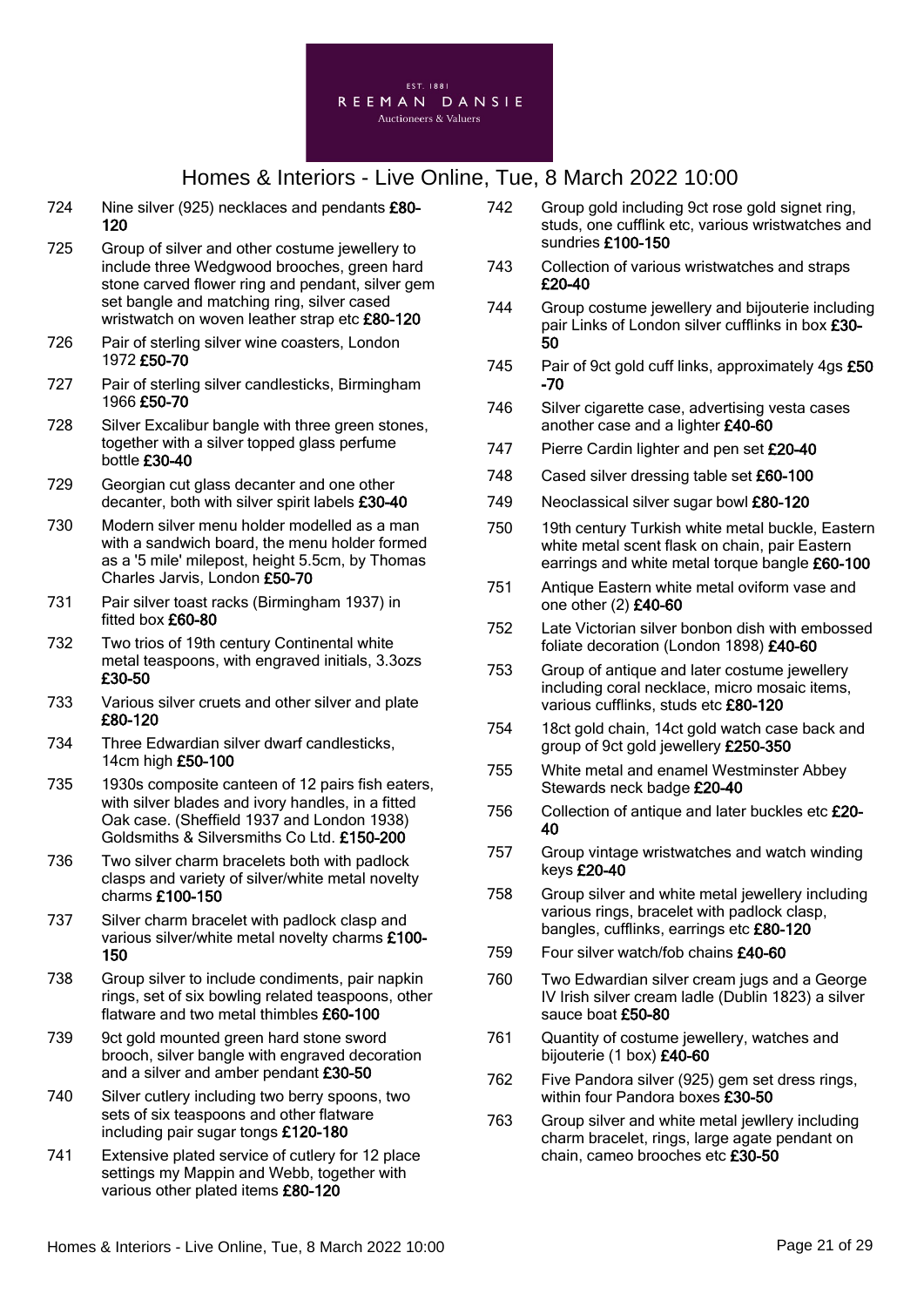

- 764 9ct gold cased wristwatch on plated bracelet, 15ct gold bird brooch, 9ct gold bar brooch and yellow metal brooch £80-120
- 765 9ct gold sapphire and diamond cluster ring and two other eternity rings £50-70
- 766 9ct gold smoky quartz cocktail ring and cultured pearl three stone ring (stamped 10k) £50-70
- 767 Quantity of various wristwatches £40-60
- 768 Lot costume jewellery including amber and empty jewellery boxes £30-40
- 769 1930s silver two handled athletics trophy on stand (Birmingham 1931) £50-70
- 770 1920s silver two handled trophy on stand (Birmingham 1926) and late Victorian silver cup with floral decoration (London 1899) £50-70
- 771 Silver cruet set in case, silver teaspoons, silver caddy spoon, two silver spirit labels, silver topped glass scent bottle and sundries £60-100
- 772 Group silver spoons, plated salt spoon, togther with silver and white metal jewellery £40-60
- 773 Two silver cigarette cases together with a contemporary silver pill box (3) £40-60
- 843 Apex Rapid mobility scooter £60-100
- 844 Three tier glass Television stand £10-20
- 845 Good quality brass bound glass display cabinet on square taper legs with circular undertier, 75cm wide, 74cm deep, 100cm high £150-250
- 846 Good quality brass bound glass jewellers display cabinet of large proportions, on mahogany square taper legs and spade feet, 174cm wide, 77cm deep, 206cm high £500-700
- 847 Pair of good quality brass bound glass display cabinets with panelled door below on bracket feet, 50cm wide, 50cm deep, 172cm high (with keys) £300-500
- 848 Pair of spindle back elbow chairs £30-50
- 849 19th century rosewood boudoir grand piano, by John Brodwood & Sons, 135cm wide £150-250
- 850 Set of six Regency mahogany dining chairs with reeded bar backs, upholstered seats and ring turned legs £100-150
- 851 Set of four Regency mahogany dining chairs with rope and bar backs, upholstered seats and ring turned legs £50-70
- 852 Three Victorian mahogany dining chairs with upholstered seats on cabriole legs £20-30
- 853 Edwardian inlaid rosewood coal purdonium with mirrored and ledge back £40-60
- 854 George III inlaid mahogany oval Pembroke table with single drawer, on sqaure taper legs terminating on brass capped castors £50-70
- 855 Victorian cast iron fire surround with inset tiles £40-60
- 856 Windsor & Newton folding easel and another easel (2) £20-40
- 857 Late 19th century mahogany framed wall mirror with arched painted top depicting a floral motif £40-60
- 858 18th century carved oak mule chest, with hinged top and four foliate relief carved panel and two drawers below on stiles, 140cm wide x 58cm deep x 83cm high £150-200
- 859 19th century elm dough trough with lid on turned legs 82 cm £50-70
- 860 Art Deco oak refectory table on end standards 162 x 85 cm £60-100
- 861 Good quality armchair upholstered in Colefax & Fowler olive fabric £50-80
- 862 Victorian walnut and boxwood strung Davenport, with rear stationery compartment and flour drawers to the side and opposing dummy drawers on castors, 54cm wide x 54cm deep x 84cm high £80-100
- 863 Old Chinese polychrome painted cupboard with painted animal and floral decoration, two doors enclosing shelf 78 cm high, 45 cm wide, 30 cm deep £60-100
- 864 1920s oak tall boy chest of six graduated drawers with iron handles 73 cm wide, 145 cm high, 41 cm deep £50-70
- 865 Old light oak Carolean-style refectory table on carved cup and cover supports joined by stretchers 151 cm long x 75 cm deep, 72 cm high £50-70
- 866 Set of five George III style mahogany open armchairs, each with carved top rail and pierced splat back, with slip in seats on carved cabriole legs. Provenance: The Lady Elizabeth Shakerley Collection. £50-80
- 867 Regency satinwood card table, D-shaped fold over top on turned fluted legs, 93cm wide x 47cm deep x 76cm high £100-150
- 868 Marble topped hall table on limed oak acanthus carved frame with cabriole front legs, 112cm wide x 50cm deep x 75.5cm high £150-200
- 869 Victorian mahogany pedestal commode, with hinged carpet inset top enclosing ceramic pot, 41cm diameter x 45cm high £30-40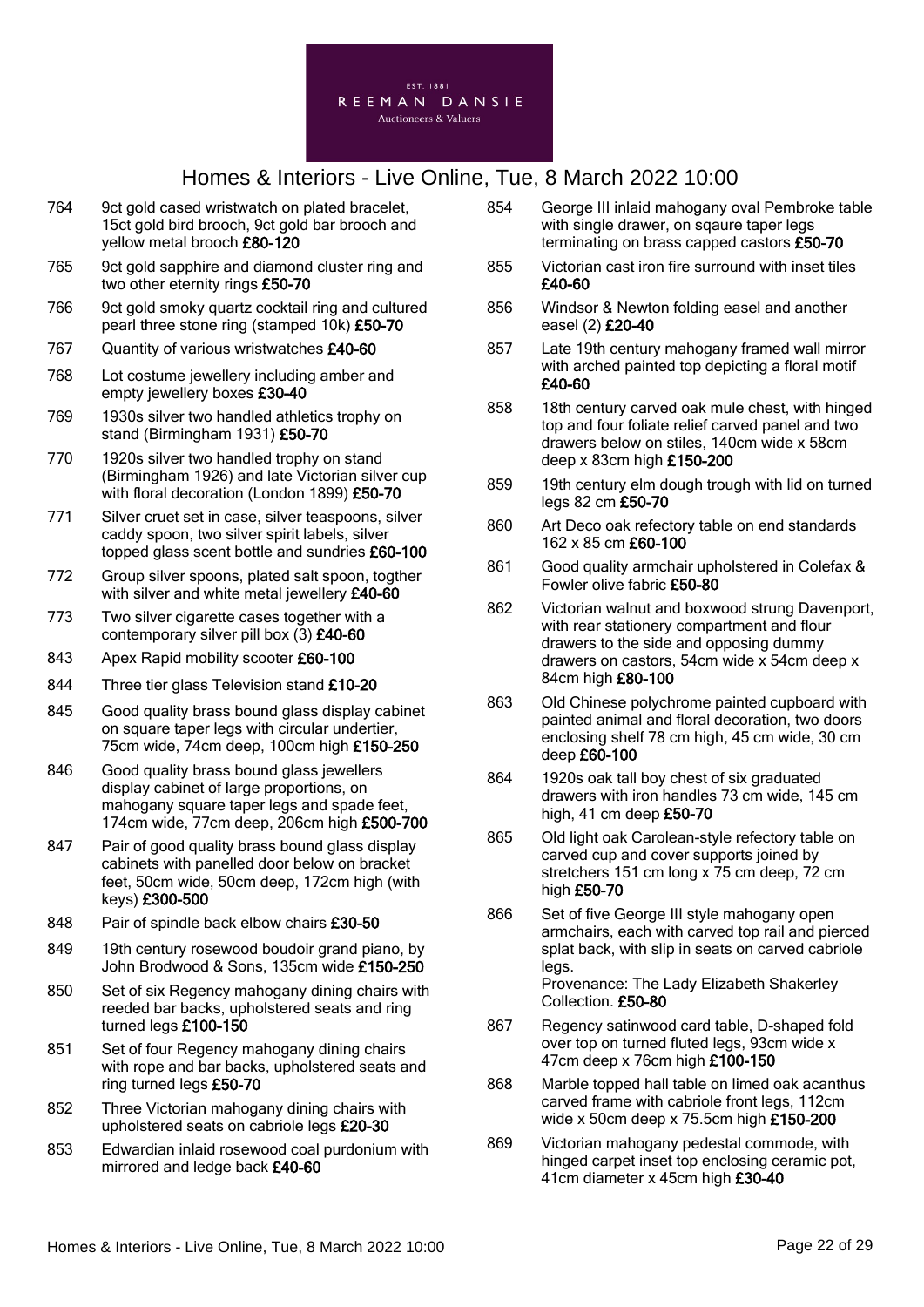

- 870 Victorian mahogany dressing table mirror on bowfront plateau base with three drawers £20- 30
- 871 Early 20th century oak magazine rack with leather panel depicting flying geese, together with a similar leather topped oak stool (2) £30-50
- 872 Mid 20th century Younger teak sideboard with panelled decoration, three cupboard doors and three drawers 206 cm long, 46 cm deep, 73 cm high £100-150
- 873 Edwardian inlaid mahogany occasional table, one other two tier occasional table, inlaid stool with padded seat, rosewood whatnot base and two tier carved plant stand (5) £30-50
- 874 19th century mahogany butler's tray on stand £70-100
- 875 Edwardian oval extending dining table, 128cm x 104cm £20-40
- 876 Wig stand £50-70
- 877 Georgian-style mahogany twin pedestal desk, with tooled leather inset top and nine drawers about the kneehole with cupboards to the rear, on plinths and castors, 168cm wide x 108cm deep x 78cm high £200-300
- 878 Pair of Victorian-style mahogany bedside cupboards, each with rear gallery and frieze drawer over panelled cupboard door on plinth base, 44cm wide x 45cm deep x 63cm high £60- 100
- 879 Chinese-style lightwood sideboard with three lattice work sliding doors 180 cm wide, 45 cm deep, 85 cm high £50-70
- 880 1930s oak dressing table with mirror above and two drawers, oak bedside cabinet, oak chest of four drawers and bedroom chair and toilet mirror £50-70
- 881 19th century mahogany dropleaf dining table on taper legs £20-40
- 882 19th century mahogany military chest with inset leather top, two drawers , iron side handles on bun feet £60-100
- 883 North African brass topped folding occasional table £30-50
- 884 Edwardian inlaid mahogany Sutherland table with crossbanded satinwood bands on turned supports £40-60
- 885 19th centyury mahogany pole screen with embroided floral panel on tripod base £30-50
- 886 Queen Anne style mahogany D-shaped tea table, with fold over top and sliding frieze drawer on slender cabriole legs and pad feet, stamped makers mark 'A & Co.', 75cm wide x 37cm deep x 72cm high £30-50
- 887 1960s mahogany desk with leather lined top, drawer below on taper legs 84 cm £40-60
- 888 Set six Heals-style lattice back dining chairs and similar draw leaf dining table on X framed stretchers £100-150
- 889 Edwardian mahogany bowfront writing table with three upper drawers, two frieze drawers on taper legs 92 cm wide £40-60
- 890 Good quality Victorian mahogany writing table with two drawers on turned and reeded legs 117 cm £60-100
- 891 Gilt framed bevelled wall mirror 101 x 71 cm £30 -40
- 892 Early 19th century elm bureau with four drawers on bracket feet 96 cm £50-70
- 893 Georgian-style Bowfront cabinet with two doors enclosing adjustable shelves on splayed bracket feet 87 cm wide, 144 cm high £50-70
- 894 19th century skeleton framed toilet mirror with bevelled plate £60-100
- 895 Ercol stick back two seater settee, two matching arm chairs and coffee table £60-100
- 896 Victorian mahogany Sutherland table with turned legs on brass casters £30-50
- 897 Victorian mahogany Sutherland table on turned legs with ceramic casters £30-50
- 898 Nineteenth century continental mahogany chest of four long drawers with ornate brass handles, 101cm wide, 54cm deep, 112cm high £30-50
- 899 Antique mahogany kneehole desk with five drawers on reeded turned legs, 140.5cm wide, 50.5cm deep, 76cm high £20-40
- 900 Early 20th century oak and green stud leather upholstered chair, inventory number to rear, by family repute from the House of Commons £50- 70
- 901 Six pine dining chairs together with pine narrow bookshelf £20-40
- 902 Two pine chest of drawers together with a pine bedside cabinet. measurements to the chest of drawers H117cm W91.5cm D44cm , H96cm W91.5cm D43cm (Qty: 3) £40-60
- 903 Oak drop leaf joint stool on turned Legs and Side Stretchers. Measurements H46cm W45cm D65cm (when opened) £20-40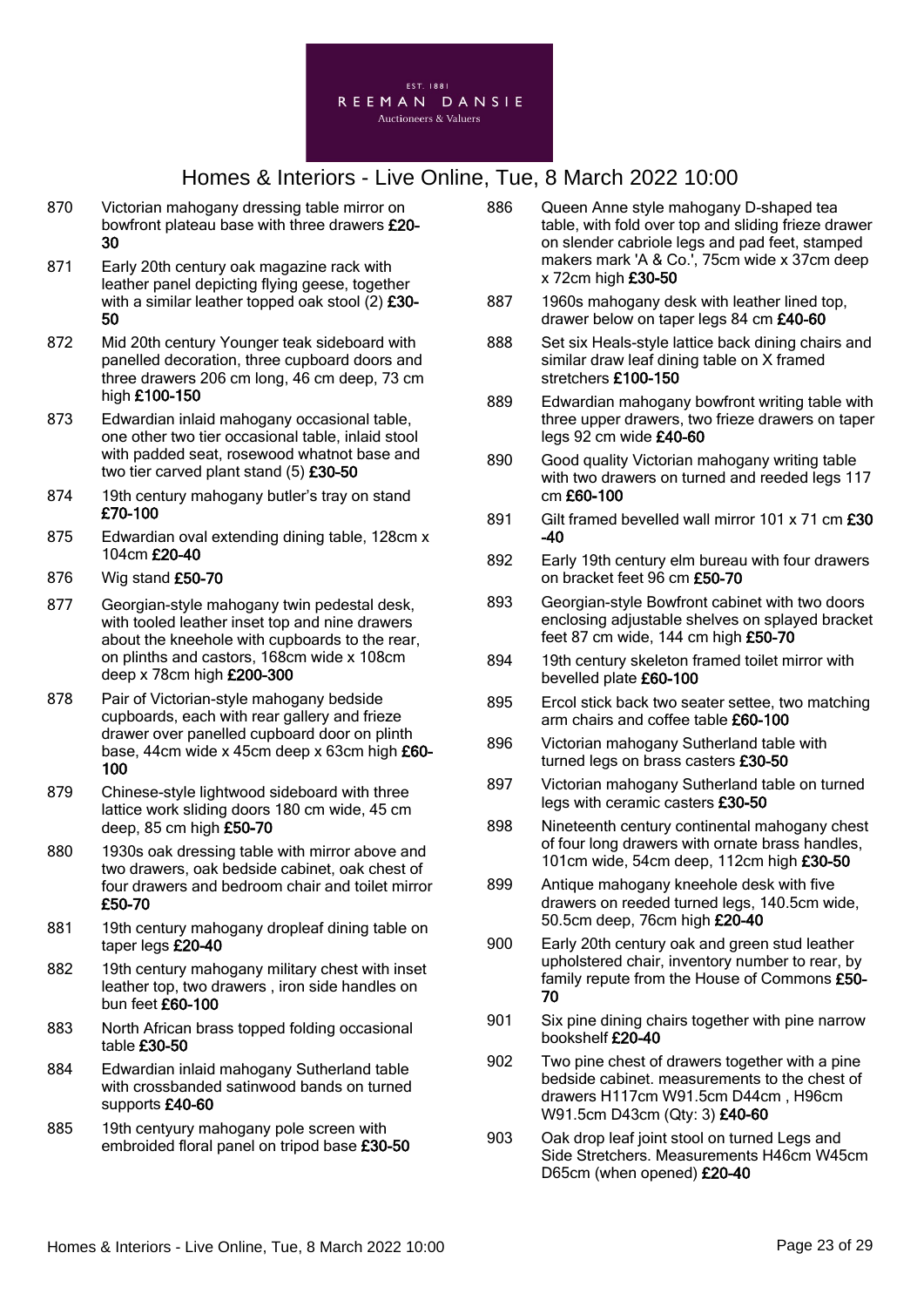

- 904 Victorian mahogany drop leaf dining table on turned legs with brass casters £30-50
- 905 Victorian mahogany chest of two drawers, altered. £30-50
- 906 Mahogany hanging shelf together with a barley twist piano stool £30-50
- 907 Lloyd Loom chair together with a beech Windsor chair £50-70
- 908 Mahogany bureau on square tapreed legs measurements H99cm W75.5 D42cm £20-30
- 909 19th century salon chair together with a prie dieu chair and another £40-60
- 910 Pine bookcase with three shelf's measurements H91cm W94.5cm D21cm £20-40
- 911 1920's / 30's Golden oak drop leaf table on barley twist legs £30-50
- 912 1920's / 30's Golden oak drop leaf dining table on bulbous feet £30-50
- 913 Winnie the Pooh themed painted pine chest of three drawers , a child's chair and pine wardrobe £30-50
- 914 Etabli blue resin splash workbench, 175cm wide, 48cm deep, 72cm high £40-60
- 915 Football table and other games table £20-30
- 916 Small Regency-style mahogany drop leaf side table with drawer on taper legs £40-60
- 917 Early 20th century mahogany display cabinet with two leaded glazed doors and two panelled doors below 250 cm high, 120 cm wide and oak elbow chair £70-100
- 918 Edwardian Plinth and base from a Fry's Chocolate display cabinet £40-60
- 919 Contempory white painted wardrobe with two panelled doors and drawer below, narrow chest of five drawers and another of three drawers and standard lamp base £50-70
- 920 Contempory white painted dressing table, stool and pair bowfront three drawer bedside chests (4) £50-70
- 921 Contempory painted three tier wall cabinet with sliding glazed and louvred doors £40-60
- 922 Contempory painted three tier wall unit with glazed and louvred doors £50-70
- 923 Victorian-style ornate cast iron day bed with scroll ends and modern mattress £150-200
- 924 Chinese red lacquered storage box with iron handles £30-40
- 925 Edwardian Edwards and Roberts desk with leather lined top, seven drawers on pillar supports 122 cm wide £150-200
- 926 Late 19th century Chinese marble topped hardwood Jardinere stand £100-150
- 927 Pair Contempory Perspex hall tables with bevelled corners 159 cm wide £60-100
- 928 Lot lamp shades, desk fittings, CDs and sundries £30-40
- 929 Pair Contempory bedside tables each with two drawers £40-60
- 930 Edwardian walnut pot cupboard with ledge back and panelled door, 87cm high £30-40
- 931 Victorian mahogany graduated whatnot, together with a pole screen £40-60
- 932 Victorian inlaid walnut corner three tier whatnot, 100cm high £30-40
- 933 George III fruitwood bureau over four long graduated drawers on bracket feet measurements H102cm W91.5cm D48cm £80-120
- 934 Good quality bergere armchair with drop in seat and loose cushions on turned front legs, 68cm wide, 70cm deep, 86cm high £50-70
- 935 Edwardian mahogany glazed display cabinet with satinwood inlaid decoration measurements H125.5cm W80.5cm D26cm £30-50
- 936 Circular metal framed table with glass top, 121cm diameter, 64cm high £20-40
- 937 Set of six limed dining chairs with padded seats £50-702
- 938 Victorian burr walnut davenport, with rear stationery compartment and leather inset hinged slope to the serpentine front, interior now vacant, with four side drawers and opposing dummy drawers, raised on bun feet and castors 54cm wide x 58cm deep x 91cm high £120-180
- 939 Vintage wicker peacock chair measurements H150cm W109cm D approximately 60cm £40- 60
- 940 Small walnut chest of four drawers, 61.5cm wide, 55cm deep, 72.5cm high £30-50
- 941 Pine kneehole desk with nine drawers below, 152cm wide, 64cm deep, 76.5cm high £40-60
- 942 Victorian mahogany drop leaf table with turned legs with brass casters, 106cm wide, 79cm high £40-60
- 943 Large Hardwood refectory table measurements H78cm W200cm D89.5cm £50-70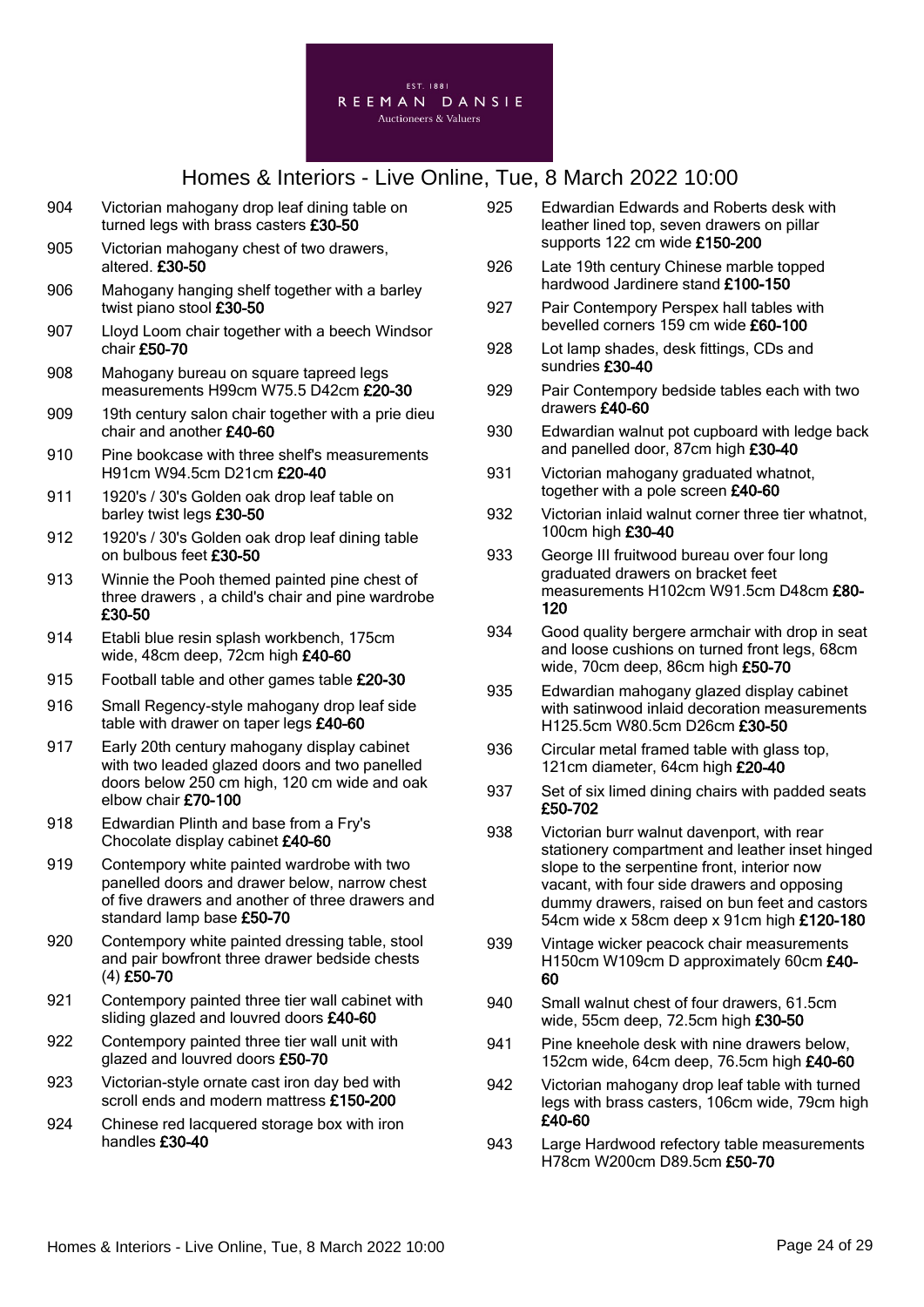

- 944 Set of six late 19th / early 20th century French carved rosewood chairs, with upholstered pad back and seat on cabriole legs £60-100
- 945 Elm captains arm chair, together with an elm high back chair (2) £40-60
- 946 Nineteenth century tea table with foldover top on turned legs, 96cm wide, 45cm deep, 76.5cm high £40-60
- 947 1930s oak desk with lined top and nine drawers below and nine drawers below, 109cm wide, 56cm deep, 71.5cm high. Provenance: Removed from an 1935 Art Deco house, Danbury, this was designed for the house and has been there since installed in 1935 £100-150
- 948 Laura Ashley Garrat 12 Drawer apothecary style Coffee Table with hinged lid storage compartment (Dark Chestnut) measurements H41cm W118cm D66.5cm £100-120
- 949 Pair of 1930s standard lamp with ratchet action, on square bases, 137.5 cm high excluding fittings and shades Provenance: Removed from an 1935 Art Deco house, Danbury, this was designed for the house and has been there since installed in 1935 £80-120
- 950 Alvar Aalto style birch bentwood stacking stool (4) and two model 66 type chairs, together with and an ensuite table, one stool with label for Danesco (Table measurements H69cm W122cm D75.5cm) (Qty: 8) £300-500
- 951 Three needlework firescreens £20-30
- 952 Ducal pine unit with two drawers and cupboards below, 90cm wide, 44.5cm deep, 88cm hig, together with a coffee table with drawers  $(2)$  £30 -50
- 953 Old Charm style long oak sideboard with three drawers and four panelled doors below, 207cm wide, 48cm deep, 77cm high £30-50
- 954 Good quality Victorian inlaid walnut combination games/sewing table with foldover revolving top and sewing basket below. 68.5cm wide, 41cm deep, 73.5cm high £100-150
- 955 Early Victorian swing frame mirror with two freezes drawers on padded feet measurements H58.5cm W44cm D 25.5cm £20-30
- 956 Circular wooden top table with metal stand H73cm 115cm round £20-40
- 957 Gilt metal mounted occasional table, the top inset with a plate depicting farm scene, 39cm diameter, 67.5cm high £30-50
- 958 French style cream and gilt dressing table with triple mirror back, five drawers below on cabriole legs, 131cm wide,140cm high £30-40
- 959 Ercol sideboard with three cupboards and two drawers below, 129cm wide, 43cm deep, 76cm high £80-120
- 960 Ercol hanging plate rack, 96cm wide, 50cm high £30-50
- 961 Ercol sideboard with three cupboards and single drawer (handles broken), 113cm wide, 42cm deep, 82cm high £50-80
- 962 Ercol draw leaf dining table on end standards joined by stretcher, together with a set of six chairs comprising four standards and pair of carvers £80-120
- 963 Victorian brass fender, 142cm wide £20-30
- 964 Early 20th century mahogany bowfront display cabinet on cabriole legs measurements H122cm W92cm D31cm £20-40
- 965 Victorian mahogany display cabinet with crossbanded decoration on squared Tapered legs with spade feet Measurements H201.5cm W91.5cm D44cm £50-70
- 966 African wooden stool with carved geometric pattern measurements H36.5cm £20-40
- 967 Late Regency mahogany crossbanded breakfast table with circular top on turned column and trefoil base, approximately 122cm diameter £100-150
- 968 1930s oak corner bookcase, 87cm wide Provenance: Removed from an 1935 Art Deco house, Danbury, this was designed for the house and has been there since installed in 1935 £150-250
- 969 Pair of Louis XVI style gilt and caned side chairs, raised on fluted tapered legs £100-120
- 970 Antique style Metal Chest Trunk With another (Qty: 2) £20-40
- 971 Nineteenth century mahogany tea table with foldover top and single drawer below on chamfered legs, 89cm wide, 43cm deep, 73.5cm high £50-80
- 972 Four Vintage Storage Trunks together with three vintage suitcase (Qty: 6) £40-60
- 973 Brass four bar towel rail and brass bed head £15 -25
- 974 Large Pukka Cabin Trunk £60-80
- 975 Large vintage steamer Trunk with another (Qty: 2) £20-40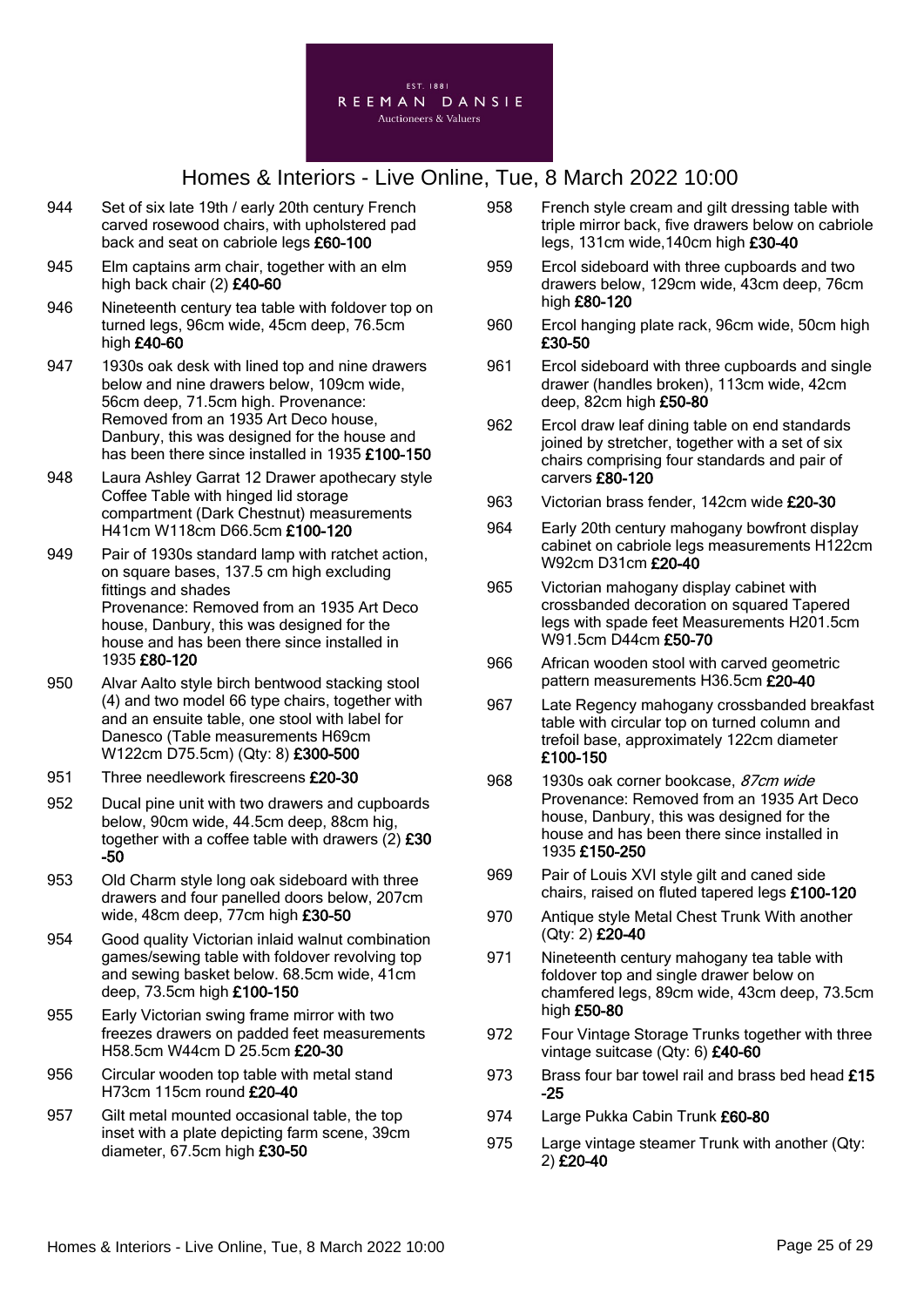

- 976 By Direction of Executors: Small single axle trailer with metal frame and wood sides N.B. This lot is not located at our premises and viewing and collection is by prior arrangement with the office only. £40-60
- 977 Set 8 Georgian-style mahogany rail back dining chairs with taper legs including two carvers £80- 120
- 978 Pair Parker Knoll wing armchairs on cabriole legs and two other chairs £50-70
- 979 Victorian stained pine chest of five draws on bun feet £40-60
- 980 17th century elm five plank coffer on plank ends £80-120
- 981 Victorian walnut and mahogany oval loo table £20-40
- 982 Early 18th century oak oval dropleaf dining table on turned supports joined by stretchers £60-100
- 983 17th century-style dwarf oak coffer with linen fold decoration on plank ends £60-100
- 984 17th century-style low oak side table with drawer on chamfered legs joined by stretchers £100- 150
- 985 Pie crust mahogany wine table on carved tripod base £40-60
- 986 Georgian-style mahogany D end dining table and eight chairs £30-40
- 987 Three Victorian dining chairs £20-30
- 988 Edwardian Demi lune side table, one other and ebonised chair £40-60
- 989 Vintage step ladder £20-40
- 990 19th century mahogany chest of five drawers on bracket feet £40-60
- 991 Pine filing two drawer chest with false drawer front and piano stool (2) £40-60
- 992 Edwardian walnut kneehole desk with red leather lined top , cupboard and five drawers £100-150
- 993 Mahogany serpentine fronted chest of three drawers on cabriole legs £40-60
- 994 Victorian-style Davenport desk with four side drawers on bun feet £40-60
- 995 Late Victorian oak and ebony strung kneehole desk with leather lined top and nine drawers £100-150
- 996 19th century Burmese Carved Tripod table £50-70
- 997 Regency mahogany bowfront swing frame toilet mirror, worth oval plate raised between shaped supports and three drawers to the platform base on bracket feet, 43cm wide £100-150
- 998 Mahogany bowfront tallboy chest with six drawers on bracket feet £50-70
- 999 Edwardian walnut washstand with two drawers on turned legs, pair Regency dining chairs and stool £40-60
- 1000 Victorian low Pembroke table £30-40
- 1001 Large bevelled wall mirror in gilt frame £20-30
- 1002 Pair 19th century style mahogany bedside cabinet on taper legs £30-40
- 1003 Two table top display cases £20-40
- 1004 Pair of contemporary hardwood display plinths with chromium plated bases, purchased from Marina Home Interiors, Dubai £80-120
- 1005 Glass fronted pine cupboard, with shelf and fittings, 63.5cm high x 51cm wide x 45cm depth £30-50
- 1006 17th century-style oak court cupboard with panelled doors and cup and cover supports £60- 100
- 1007 Georgian-style mahogany narrow chest of four drawers on bracket feet £30-40
- 1008 French-style bedside cupboard with leather lined top £20-40
- 1009 19th century Camphor wood trunk with brass escutcheon £60-80
- 1010 Contemporary Hardwood Coffee table £30-40
- 1011 Antique oak and elm coffer with carved decoration to front panel £120-180
- 1012 Edwardian brass standard lamp with shade £50-70
- 1013 Early 20th century piano stool with upholstered top £20-30
- 1014 1920's mahogany sideboard with carved decoration and ledge back, on claw and ball feet. £30-50
- 1015 Queen Anne style mirror with shaped bevelled plate £100-150
- 1016 Mahogany framed toilet mirror £20-30
- 1017 Antique oak drop leaf gate leg dining table £30-40
- 1018 Early 20th century oak framed bergere sofa on claw and ball feet £50-70
- 1019 Georgian Mahogany bowfront chest of four drawers with brass handles £80-120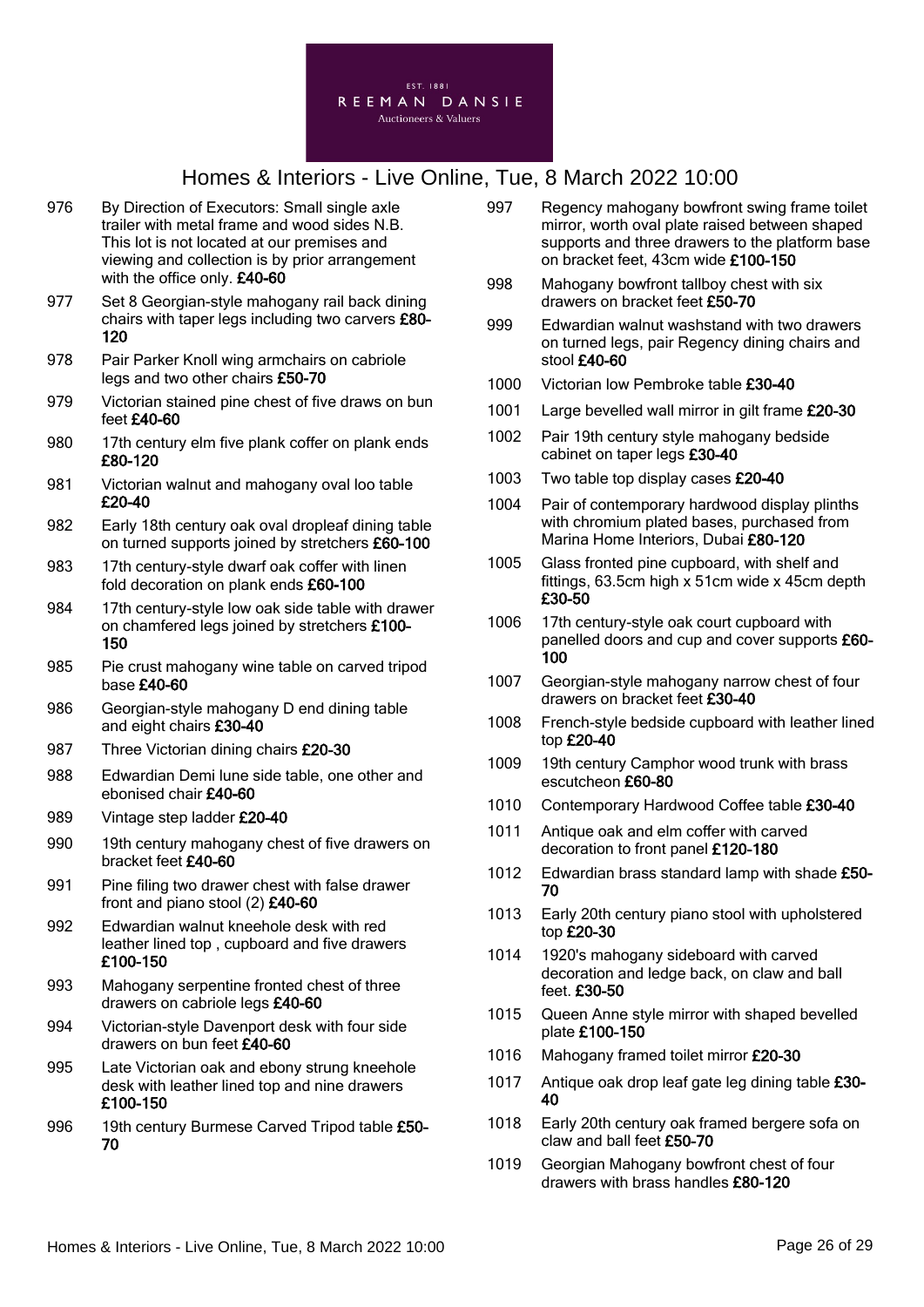

- 1020 1920's mahogany sideboard with ledge back on claw and ball feet £40-60
- 1021 Victorian mahogany Canterbury £80-120
- 1022 Oak club fender with red leather top £40-60
- 1023 Early 19th century Dutch colonial hardwood and ebonised linen press, with ripple moulded cornice and enclosed by pair of fielded panel doors with swag appliqués, the base having two short over two long graduated drawers on turned legs and castors, 137cm wide x 67cm deep x 216cm high £200-300
- 1024 Regency mahogany secretaire bookcase with moulded cornice and shelved interior enclosed by pair of astragal glazed doors, the base with fitted secretaire drawer and three graduated drawers below on splayed bracket feet, 110cm wide x 55cm deep x 223cm high Provenance: This belonged to Guy Apthorne, Auctioneer of Diss, also an amateur artist and acquaintance of Alfred Munnings, thence by family descent £100-200
- 1025 Set of 5 Ercol Golden Dawn dining chairs together with a similar dining table £80-120
- 1026 Good George III mahogany bowfront sideboard, with rear shelf and central frieze drawer and flanking cupboards, one with fitted cellarette, each with lion mask handles, raised on fluted tapered legs, 209cm wide x 77cm deep x 111cm high £300-500
- 1027 Pine glazed hanging cupboard measurements H128cm W126cm D23cm
- 1028 Victorian terracotta chimney pot of hexagonal form, 75cm high £50-70
- 1029 Victorian terracotta chimney pot, 83cm high £50- 70
- 1030 Victorian terracotta chimney pot of octagonal form, 80cm high £50-70
- 1031 Concrete garden statue of a naked lady, 128cm high £40-60
- 1032 Two concrete garden statues, 131cm high and 119cm high ( both have had their heads off ) £30 -50
- 1033 Pair of concrete garden lions, 64cm high £80-120
- 1034 Large pair of concrete garden planters on pedestal bases, 56cm diameter, 64cm high £100-150
- 1035 Pair of concrete garden lions, 55cm high £40-60
- 1036 Pair of concrete garden dogs of foo, 25cm high £30-50
- 1037 Pair of concrete garden urns, 41.5cm diameter, 57.5cm high £60-100
- 1038 Concrete garden fawn, 46cm high £30-50
- 1039 Large concrete statue of a semi clad female, 152cm high £50-70
- 1040 Concrete garden statue of a female with two vessels, 108cm high £30-50
- 1041 Concrete garden statue of a female, 92cm high £30-50
- 1042 Concrete garden statue of a semi clad lady, 90cm high £30-50
- 1043 Concrete garden statue of a female, 91cm high £30-50
- 1044 Concrete garden circular pillar, 61cm high £30- 50
- 1045 Selection of five Victorian and later terracotta chimney pot, largest 77cm £100-150
- 1046 Three Victorian terracotta chimney pots, 110cm high, 79cm high and 77cm high £100-150
- 1047 Five Victorian and later terracotta chimney pots, largest 99cm high £60-100
- 1048 Concrete garden ornament in the form of a terrier £30-40
- 1049 Pair of cast iron hoppers and one other (3) £60-100
- 1050 Pair of cast iron hoppers and one other (3) £40-60
- 1051 Four brass standard lamps and two chrome standard lamps £20-40
- 1052 Thomas Buffett, Colchester, early 18th century 30-hour single train oak longcase, with square brass and silvered dial, striking on bell, tall oak case 217 cm high. pendulum only £300-500
- 1054 Edwardian circular occasional table and nest of three tables measurements H74.5cm £30-50
- 1055 Pair of 19th century mahogany bar back dining chairs together with an oak hall chair (3) £20-40
- 1056 George III oak corner chair, with pierced splays and slip in seat on square legs and x-stretcher £80-100
- 1057 Chinese hardwood two height corner cabinet with glazed top above panelled doors £50-70
- 1058 Early 20th century American oak stick back chair £30-40
- 1059 Victorian Rosewood circular dining table on carved tripod base £100-150
- 1060 Pair wing armchairs with pink loose covers £50-70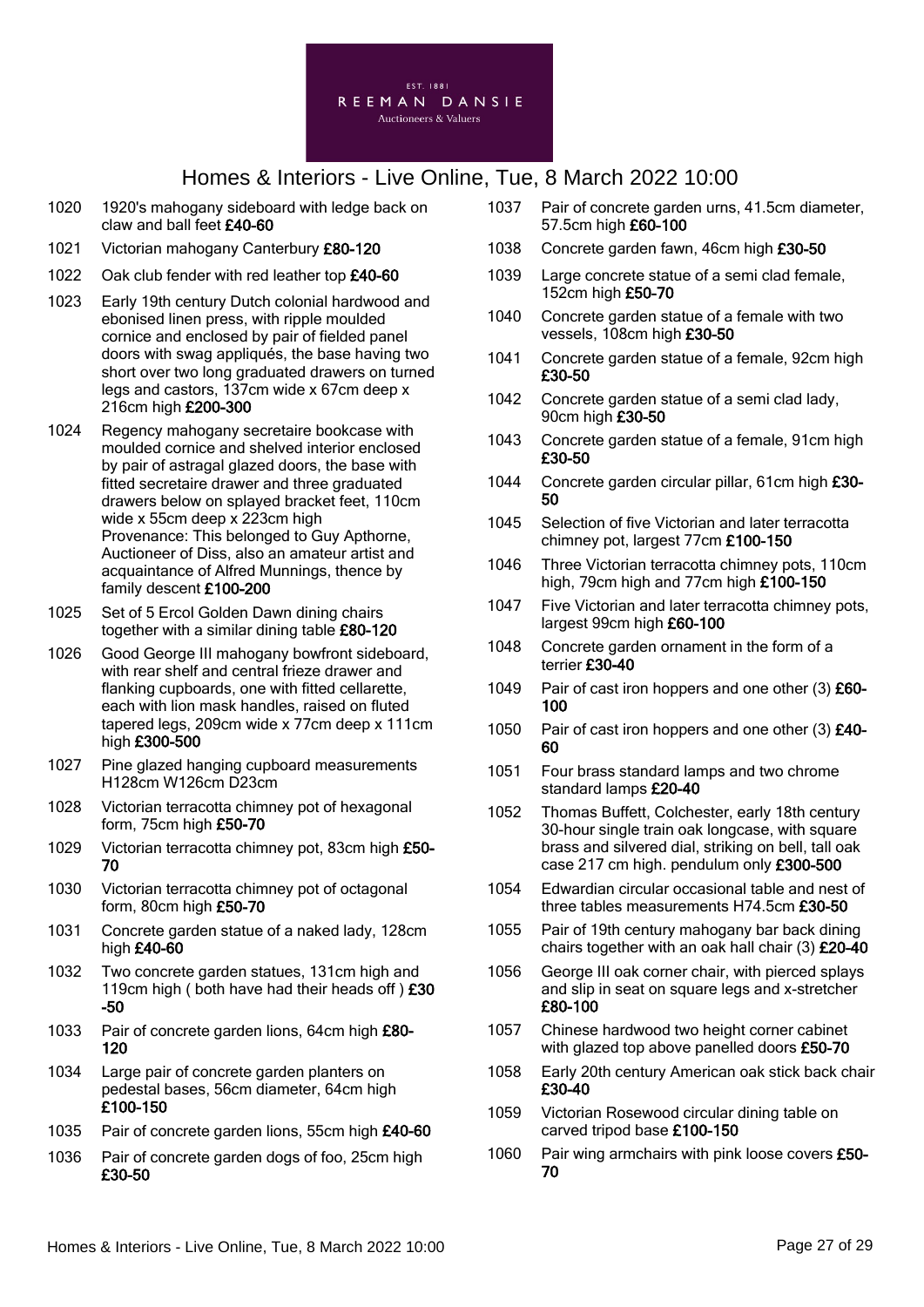

- 1067 Large good quality circular dining table with glass top on wrought metal base, 140cm diameter, 75cm high £30-40
- 1068 Contemporary glass coffee table with bevelled edge, 120cm wide, 70cm deep, 37cm high £30- 50
- 1069 Pair of light oak open bookcases, 90cm wide, 30cm deep, 180cm high £50-70
- 1070 Pair of light oak open bookcases, 90cm wide, 30cm deep, 180cm high £50-70
- 1071 Pair of oak two height open bookcases, 115cm wide, 33cm deep, 224cm high £100-150
- 1072 Pair of oak two height open bookcases, 115cm wide, 33cm deep, 224cm high £100-150
- 1073 Pair of oak two height open bookcases, 115cm wide, 33cm deep, 224cm high £100-150
- 1074 19th century mahogany two height corner cupboard with open shelves above and panelled door below, 62cm wide, 200cm high £60-100
- 1075 Ducal pine two height dresser with central open shelves above flanked by two glazed doors, three drawers and four cupboards below, 178cm wide, 46cm deep, 205cm high £60-80
- 1076 Victorian mahogany butlers tray of typical form, 82cm x 54cm £80-120
- 1077 19th Century magohany secretaire chest with fitted secretaire drawer and three further graduated drawers below, 108cm wide, 52.5cm deep, 105.5cm high £100-150
- 1078 Georgian mahogany breakfront sideboard with six drawers and cupboards below, 104cm wide, 36cm deep, 77cm high £30-50
- 1079 Antique corner cupboard with shelved interior enclosed by panelled door, 77cm wide, 116cm high £40-60
- 1080 Victorian bamboo and lacquer two tier occasional table £20-40
- 1081 Ercol coffee table, 72cm wide, 45cm deep, 45cm high £40-60
- 1082 Nest of 1930s tables £30-40
- 1083 Pair of oak dining chairs with blue padded seats and backs £20-30
- 1084 Bamboo and wicker chest of four long drawers with flush brass military style handles, 104cm wide, 47cm deep, 76cm high £40-60
- 1085 George III mahogany flatbed piano by John Broadwood & Sons, brass and ebony inlaid crossbanded rounded rectangular case, the keyboard having six octaves, raised on reeded legs and castors, 180cm long £100-150
- 1086 Late Victorian inlaid walnut three tier whatnot with turned supports, 50cm wide, 104cm high £40-60
- 1087 Mahogany toilet mirror with single drawer below on bracket feet £30-50
- 1088 Wall mirror in blue frame with chinoiserie decoration £30-50
- 1089 Collection of Ladderax furniture £60-100
- 1090 Regency caned low chair £30-50
- 1091 Nineteenth century oak tea table with foldover top, drawer below on square taper legs, 85cm wide, 41cm deep, 73cm high £40-60
- 1092 George III mahogany longcase clock of small size, two weights and pendulum £60-100
- 1093 Gilt framed triptych dressing table mirror, together with a wall mirror  $(2)$  £30-40
- 1094 George III mahogany open armchair and three other chairs £60-90
- 1095 Large antique oak architectural bracket £40-60
- 1096 Set of antique wrought iron gates £100-200
- 1097 Wooden Garden bench with bench cover measurements H87.5cm W122cm D58.5cm £30 -40
- 1098 Large Wooden garden bench measurements H98.5 W161cm D63cm £30-40
- 1099 Victorian brass and iron double bedstead with irons ,137 cm wide, 198 cm deep, 138 cm high £60-100
- 1100 Four loom chairs £30-50
- 1101 Victorian white painted iron and brass mounted double bedstead with irons, 136.5 cm wide, 201 cm deep, 151 cm high £100-150
- 1102 Pair of good quality leather two seater reclining sofas £100-150
- 1103 Pair of wrought iron floor lamps £60-100
- 1104 Two Contemporary bedsteads with padded leatherette headboards and bedside cabinet £30 -50
- 1105 Ercol drop leaf dining table, together with a set of four Ercol stick back elbow chairs £100-200
- 1106 Good quality Victorian low armchair on turned front legs and brass castors £40-60
- 1107 Victorian mahogany hall chair with pierced back and shaped seat on cabriole front legs, together with a decorative painted hall chair  $(2)$  £40-60
- 1108 Regency style bar back elbow chair and two others £20-40